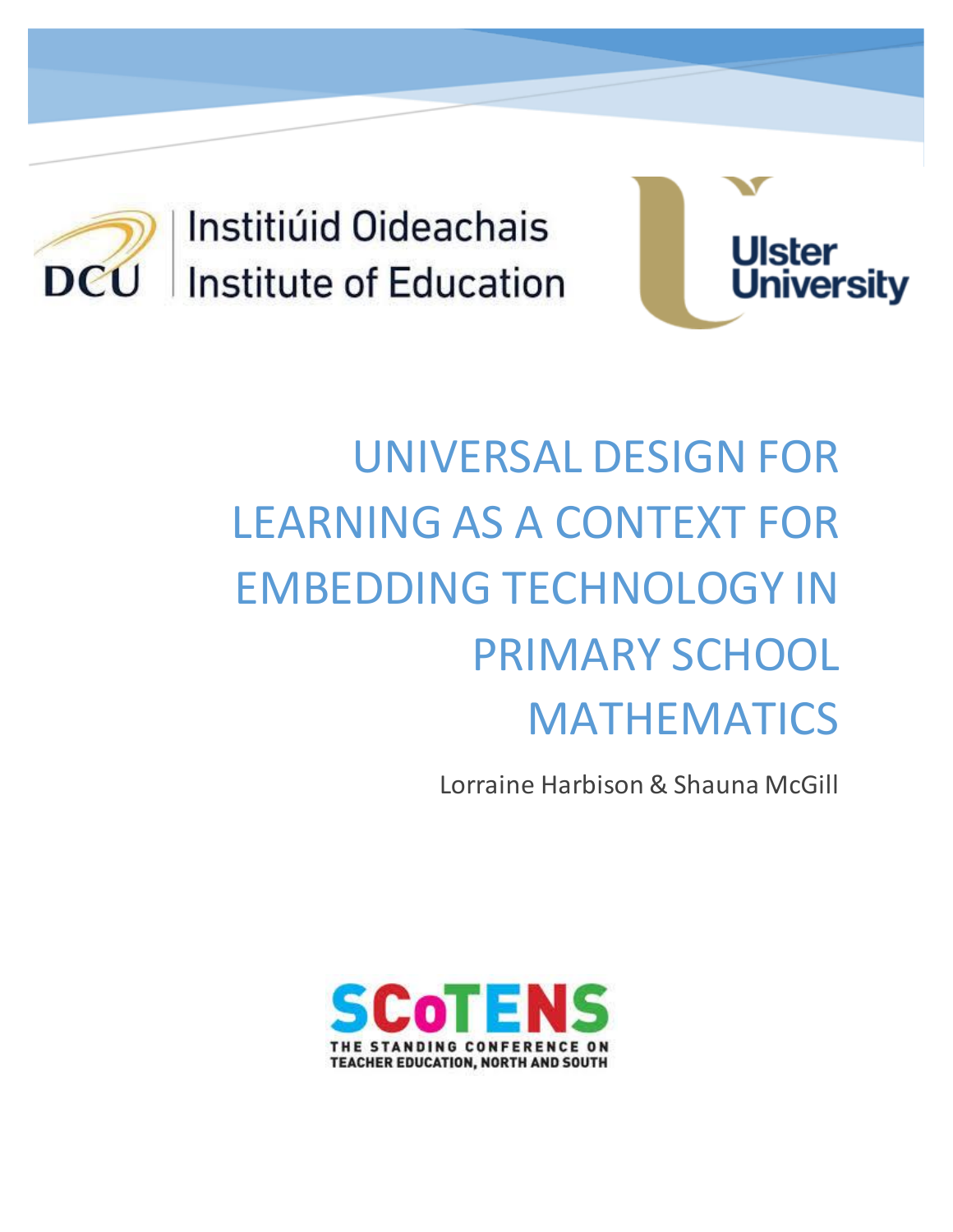# **Table of Contents**

<span id="page-1-0"></span>

| UNIVERSAL DESIGN FOR LEARNING AS A CONTEXT FOR EMBEDDING                  |  |
|---------------------------------------------------------------------------|--|
|                                                                           |  |
|                                                                           |  |
|                                                                           |  |
|                                                                           |  |
|                                                                           |  |
|                                                                           |  |
| The relationship between Subject Matter Knowledge and Pedagogical Content |  |
|                                                                           |  |
|                                                                           |  |
|                                                                           |  |
|                                                                           |  |
|                                                                           |  |
|                                                                           |  |
|                                                                           |  |
|                                                                           |  |
|                                                                           |  |
|                                                                           |  |
|                                                                           |  |
|                                                                           |  |
|                                                                           |  |
|                                                                           |  |
|                                                                           |  |
|                                                                           |  |
|                                                                           |  |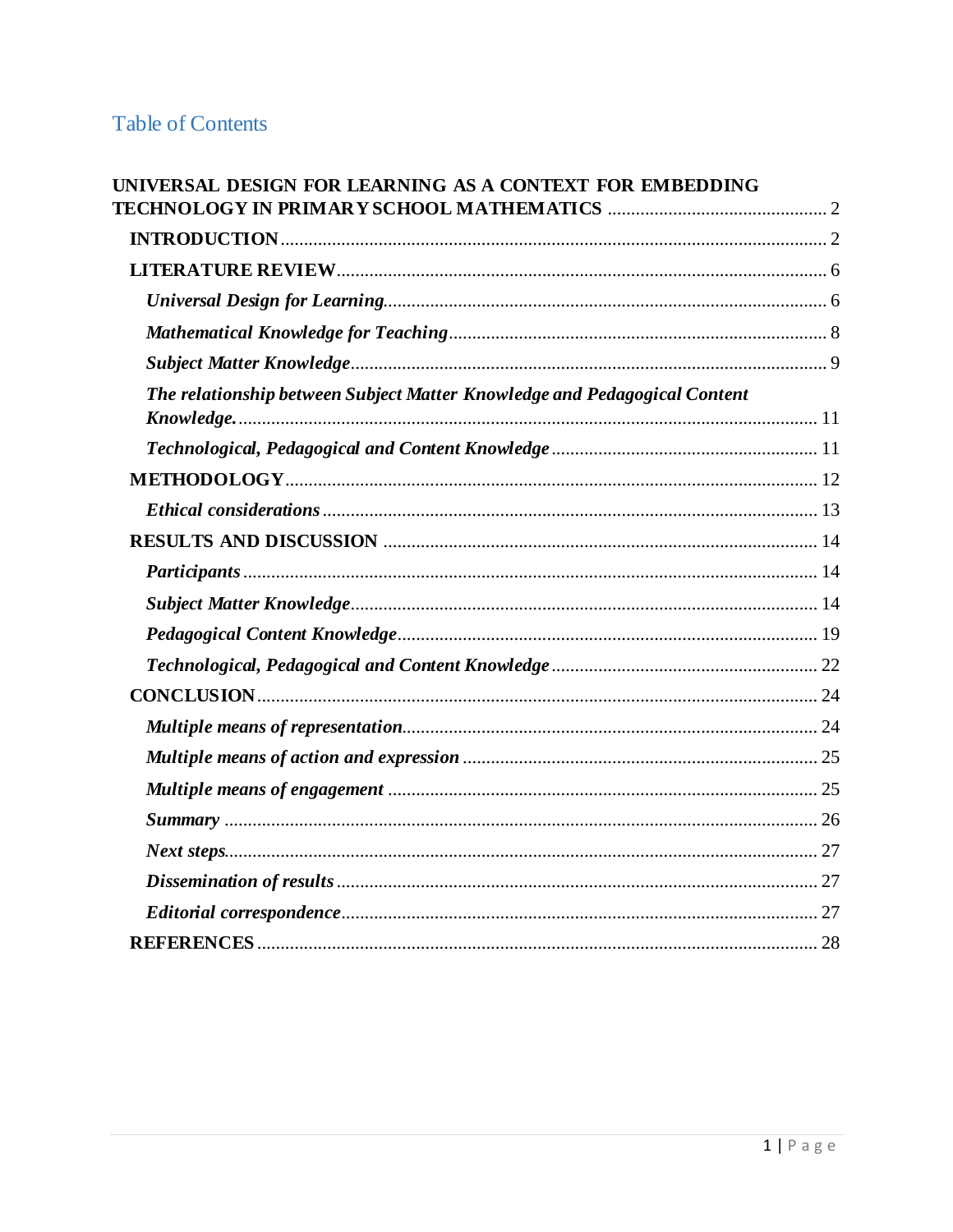# **UNIVERSAL DESIGN FOR LEARNING AS A CONTEXT FOR EMBEDDING TECHNOLOGY IN PRIMARY SCHOOL MATHEMATICS**

Lorraine Harbison<sup>1</sup> and Shauna McGill<sup>2</sup>

<sup>1</sup>Institute of Education, Dublin City University and <sup>2</sup>University of Ulster, Coleraine

*In this cross-border comparative study, 29 Postgraduate Certificate in Education students in Northern Ireland and 28 final year Bachelor of Education students in the Republic of Ireland were given a questionnaire to assess their baseline Technological, Pedagogical, and Content Knowledge for teaching mathematics (Mishra & Koehler, 2006). A teaching intervention followed in which students engaged in modules on mathematics education, digital learning and assessment, as part of their compulsory studies in Initial Teacher Education. What was novel with the approach taken, was that the students were introduced to the educational framework, Universal Design for Learning (Rose & Meyer, 2000) in order to successfully integrate all three modules and to embed technology in planning mathematics lessons. The students undertook school placement where technology was an integral part of planning to support children's mathematical understanding through providing multiple means of representation, action and expression, and engagement (CAST, n.d.). After this, the students retook the questionnaire. Findings show that by embedding the three key principles of Universal Design in Initial Teacher Education modules; multiple means of representation, action and expression, and engagement; an ideal context is provided for which to develop students' Technological, Pedagogical, and Content Knowledge for teaching mathematics in the primary school classroom.* 

**Key Words:** Universal Design for Learning, Primary Mathematics, Technology.

#### <span id="page-2-0"></span>**INTRODUCTION**

When designing lessons to meet the needs of our increasingly diverse population of children, educators need to rethink how they plan and structure lessons so that all children have a rounded and fulfilling educational experience that enables them to develop the skills necessary to address the mathematical challenges they face in daily life with confidence and competence. Therefore, teacher education programmes need to prepare pre-service teachers accordingly.

One of the key objectives of the *National Strategy for Literacy and Numeracy* was that Initial Teacher Education (ITE) programmes of study be reconfigured to both "Ensure the development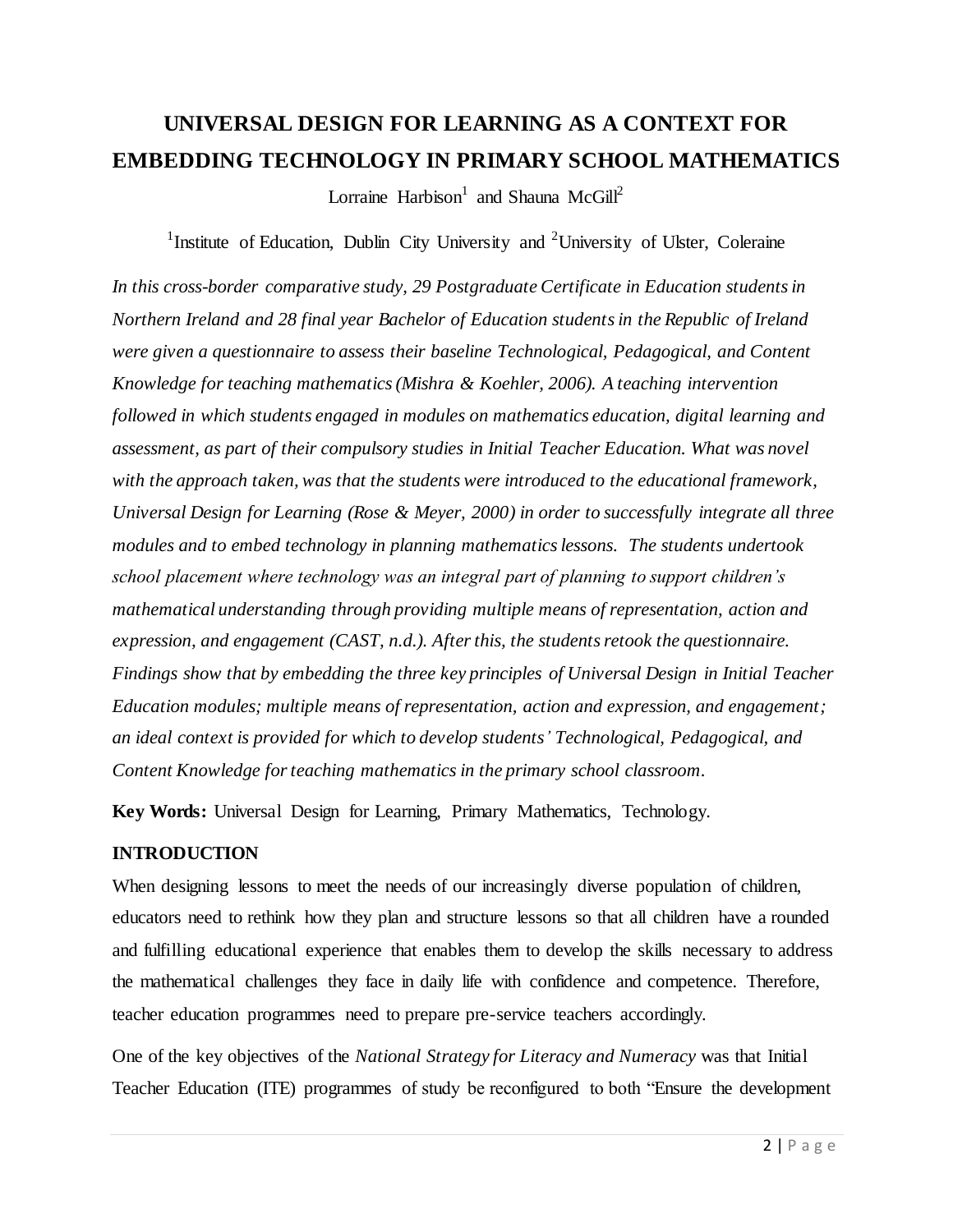of teachers' skills in numeracy teaching" and to "Provide adequate time for courses and learning experiences that will develop and assess all student teachers' understanding and ability to apply current knowledge of how ICT may be used to support and enrich learning numeracy" (Department for Education and Skills (DES), 2011, p. 34 - 35). More recently, the *Digital Strategy for Schools* called on teacher educators to develop mathematics education programmes of study to embed familiarisation of, and competence in, the use of technology to support teaching, learning and assessment (DES, 2015).

Similar issues have arisen in Northern Ireland. In March 2012, an investment of £170 million in Information and Communication Technology (ICT), encouraged schools across Northern Ireland to purchase various technologies to transform learning through digital classrooms with the *Trends in International Mathematics and Science Study* (TIMSS) stating that "teachers in Northern Ireland reported among the highest availability of computers for teaching of all participating countries ….teachers of 82 per cent of pupils reported that they used computer software as a supplement to their teaching of mathematics" (Sturman, Twist, Burge, Sizmur, Bartlett, Cook, Lynn, & Weaving, 2012, p. 83 & p. 75).

Nevertheless, as funding is allocated to update infrastructure, minimal investment has been provided to up-skill the teachers and pre-service teachers in effectively using technology to teach the curriculum. Cuban (2001, p. 823) notes that, "solely providing technology is insufficient for the successful integration of technology into teaching." Recent studies have shown (English, 2006; Monaghan, 2004; Condre & Munro, 2007) that the exponential growth of innovative technology is not matched in the same way to teachers' effective use of technology despite governments' apparent willingness to shoehorn computer technology into education. Lyons (2006, p. 2) acknowledges that this "probably stems from the ubiquity of technology in today's world."

Speaking at a teacher education conference in 2013, the then Minister of Education for Northern Ireland, John O'Dowd, spoke of the growing importance of ICT skills among school leavers:

As schools transform to new technology, pupils will get access to the full range of new services. In recognition of the changing nature of technology, a key aspect of the new service is to facilitate the increasing use of personal smart mobile devices. In effect, this means anytime, anywhere learning, study and guided research.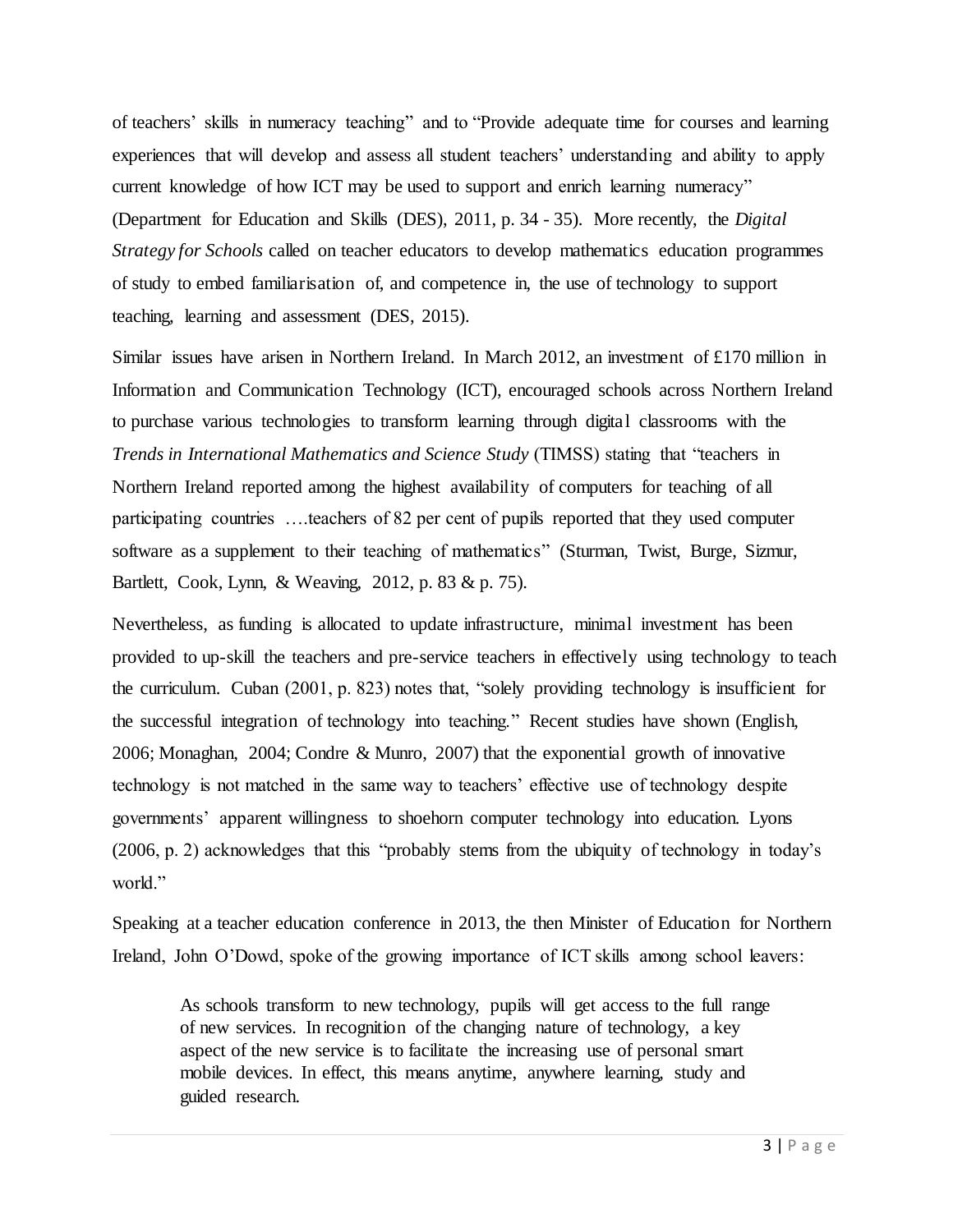Despite the apparent accessibility and visibility of ICT, there remains a concern that technology is not being utilised to fulfil the teaching and learning needs of the various educational environments. English (2006, p. 15) writes that ICT "has the potential to make a good teacher better, but at the same time it can make a poor teacher even worse and on its own it's never going to compensate for poor-quality teaching." Earle (2002, p. 8) forecasted this difficulty writing, "Technology involves the tools with which we deliver content and implement practices in better ways…Integration is not defined by the amount or type of technology used, but by how and why it used." Furthermore, research has consistently shown that technology, if not utilised effectively, does not enhance teachers' capacity to respond to a diversity of learning needs and to deepen mathematical understanding, but becomes just a further bolt-on to an already overcrowded primary school curriculum.

With both jusisdictions in Nothern Ireland and the Republic of Ireland facing similar issues, the two researchers decided to collaboratively explore how to reconfigure their respective programme of study for ITE students to better support the development of their Technological, Pedagogical, and Content Knowledge (TPACK) for teaching mathematics in the primary school classroom. It was decided to utilise the educational framework, Universal Design for Learning (UDL), in order to provide a necessary lens through which technology could be embedded successfully in primary mathematics classrooms in order to address the needs of all learners. This theoretical framework is represented below (Figure 1).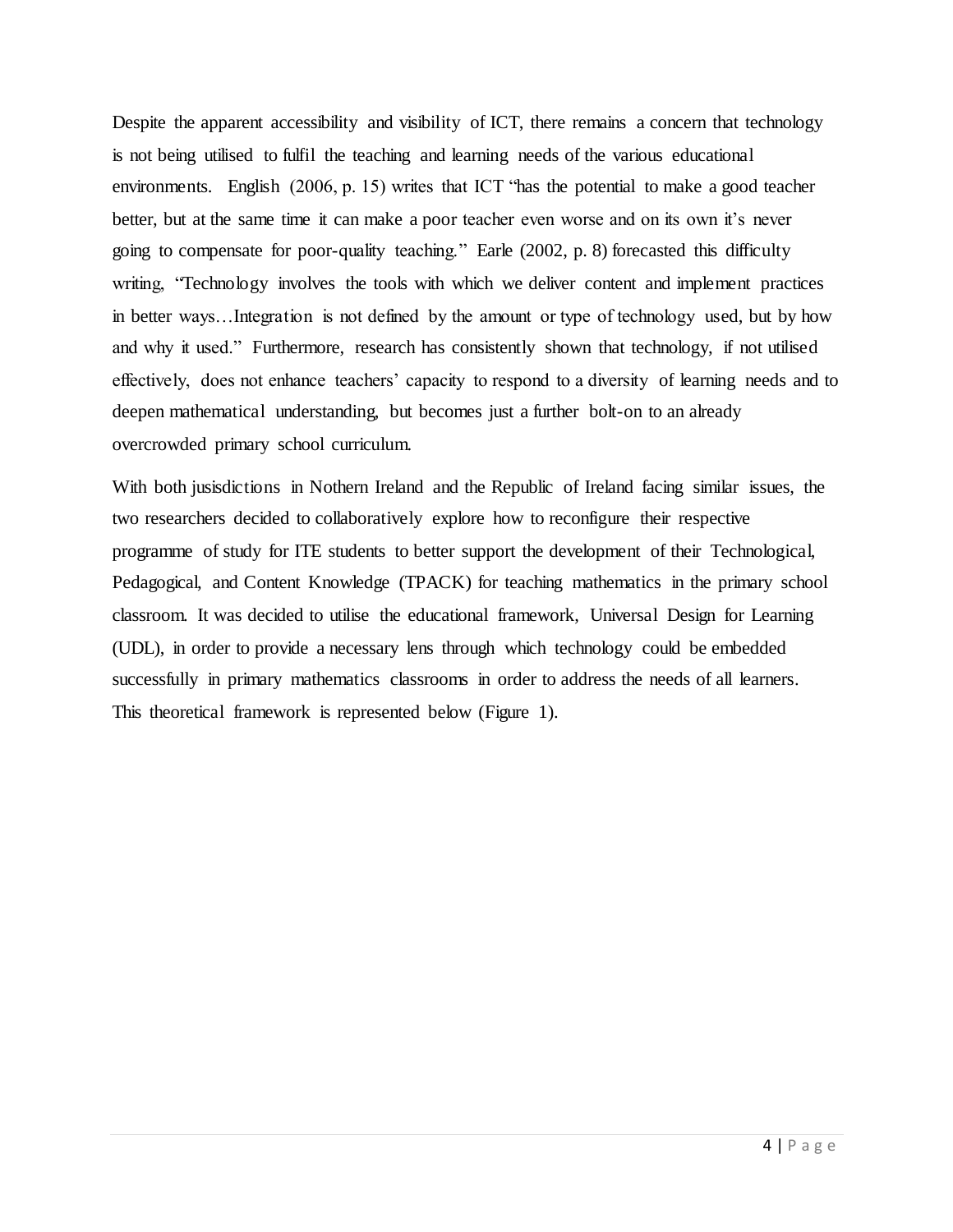

Figure 1. TPACK in the context of UDL adapted from Benton-Borghi, 2013, p. 256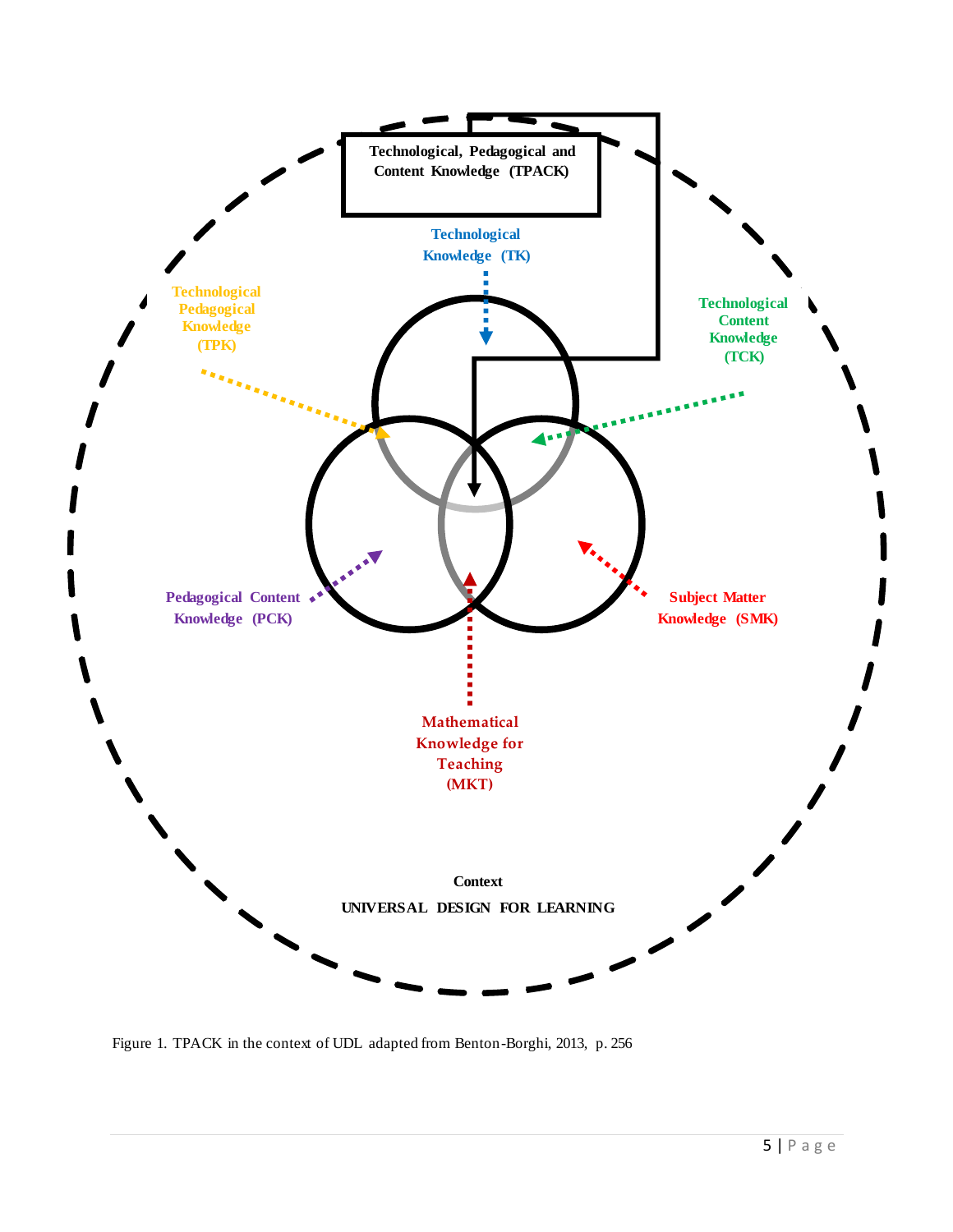The research questions were guided by the three UDL principles for curriculum development that give all individuals equal opportunities to learn (CAST, n.d.).

- 1. What elements of Subject Matter Knowledge need to be considered when teaching is to be informed by the educational framework, UDL? (*Multiple means of representation*)
- 2. How do ITE students' Pedagogical Content Knowledge in each jurisdiction compare? (*Multiple means of action and expression*)
- 3. What issues arise in relation to successfully embedding technology in mathematics teaching and learning? (*Multiple means of engagement*)

The following literature review will define and explore current academic thinking around both UDL and TPACK and describe the UDL principles in detail.

# <span id="page-6-0"></span>**LITERATURE REVIEW**

The report of the Science, Technology, Engineering and Mathematics Education Review Group (STEM ERG) advocated the use of technology to enhance mathematics learning with a particular recommendation to "Exploit advances in digital technology to support multiple approaches to learning, including personalised and adaptive learning pathways that will enable students to learn in a manner optimised for their own personal needs" (STEM ERG, 2016, p. 52). This proposed action resonates with the key principles of UDL in adapting the curriculum to suit the learning styles and individual needs of all children in the mathematics classroom and presumes that teachers have proficient TPACK required to implement same.

# <span id="page-6-1"></span>*Universal Design for Learning*

This UDL approach recognises a dichotomy between a 'one size fits all' mathematics curriculum and the needs for understanding diversity, technology and learning and calls for the embedding of three fundamental principles. The most salient features of these three principles adapted from CAST (n.d.) are:

- 1. *Multiple means of representation* to customise how mathematical content is presented from the outset rather than differentiating the curriculum retrospectively.
- 2. *Multiple means of action and expression* to provide options on how learners can interact and respond. This principle also provides learners with alternatives for assessment to allow children to demonstrate what they know.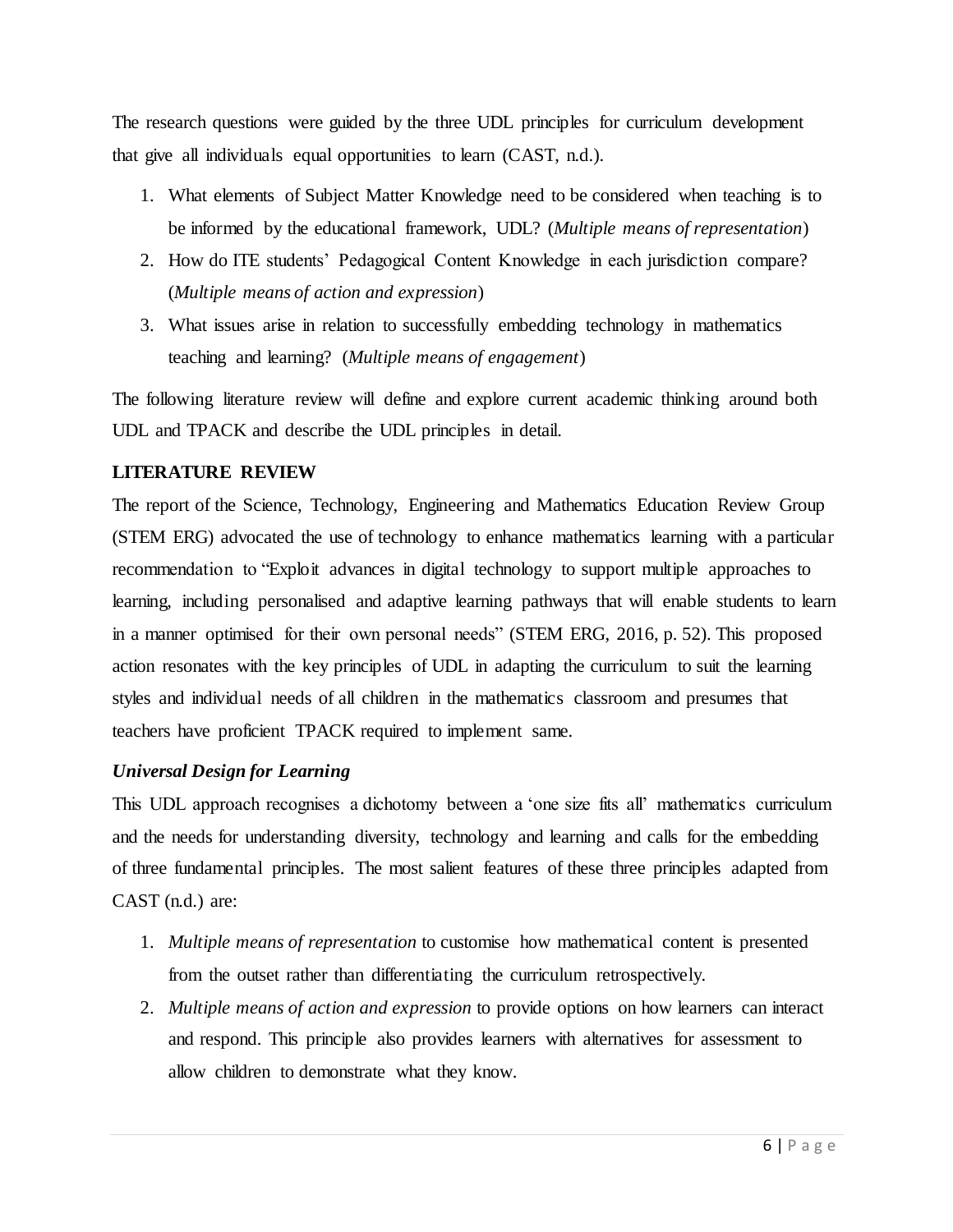3. *Multiple means of engagement* to provide choice, taps into learners' interests, offers appropriate challenges and increases motivation.

The four tenets of UDL comprise customising the learning environment to accommodate the needs of all learners from the outset by providing flexible goals, methods, materials and assessments. UDL draws on the theoretical underpinnings of guided-discovery learning and constructivism (Vygotsky, 1978); brain research about learner differences (Rose & Meyer, 2002); as well as Gardner's theory on multiple intelligences (2000). UDL recommends offering learners various ways of acquiring information and knowledge; providing learners with alternatives for demonstrating what they know; tapping into learners' interests, giving appropriate challenges, and increasing motivation (Katz, 2014; Kumar, 2010). UDL is flexible and supportive for all learners, including those with learning difficulties, so that teaching goals, assessments, methods and materials are usable and accessible by all from the outset (Figure 2; Rose et al., 2015).



Figure 2. Overview of UDL adapted from udlguidelines.cast.org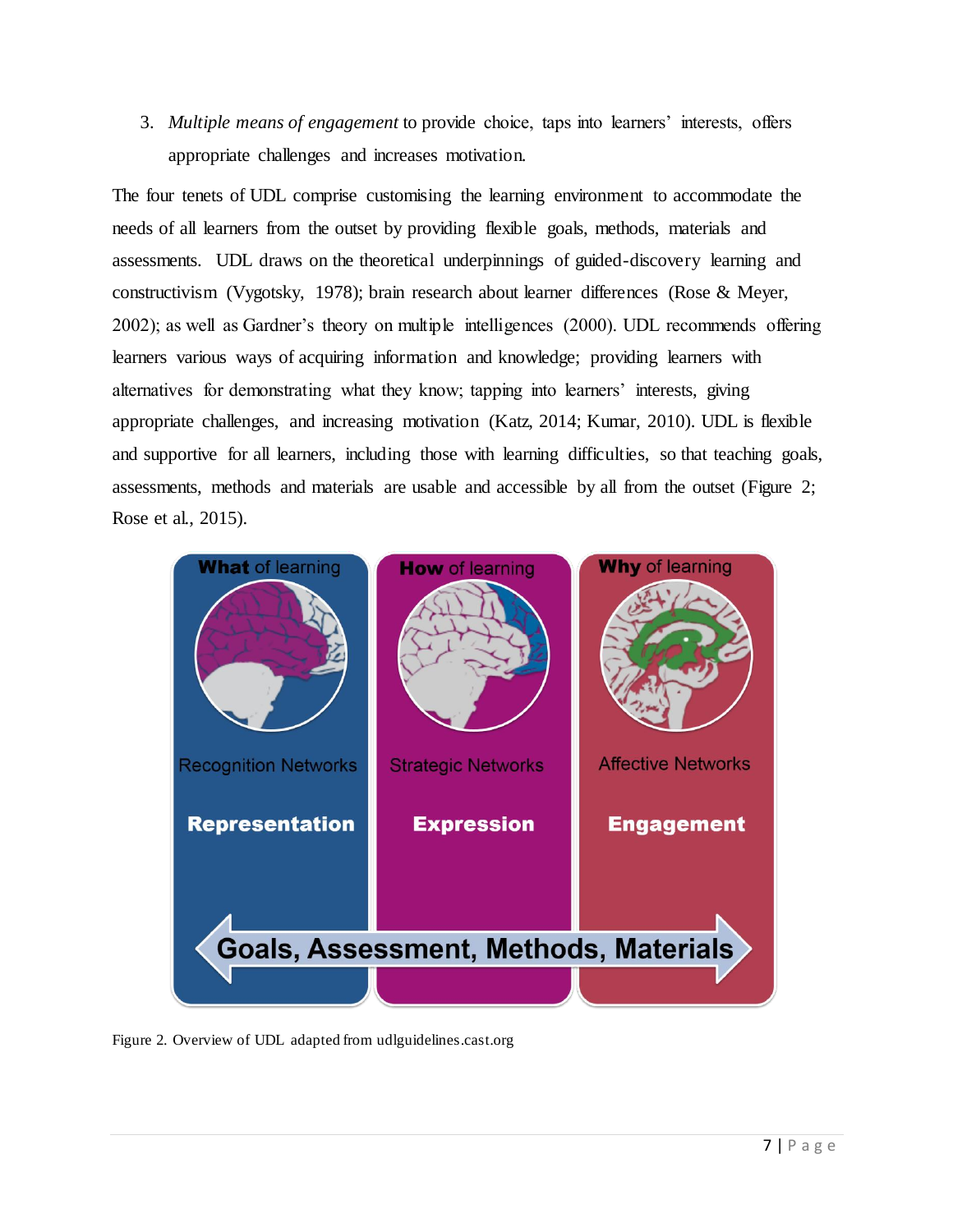Critical to successfully implementing UDL theory is the use of digital materials which have an inherent flexibility to provide learners with multiple ways to perceive, engage with, and interact with content (Horwitz & Tinker, 2005; Mannheimer Zydney & Hasselbring, 2014). Horwitz and Tinker (2005) further state that curriculum materials should be varied and diverse and should include digital and online resources rather than centring on a single textbook, flexibly accommodating all learner differences. Researchers such as Heinrich (2012), and Henderson and Yeow (2012), identify teacher education as a necessary support for effective integration of technology. Similarly, Mannheimer et al. (2014) state that a UDL technology based TPACK instructional model may be a valuable approach for creating adaptable learning environments.

#### <span id="page-8-0"></span>*Mathematical Knowledge for Teaching*

The concept of Mathematical Knowledge for Teaching has its foundation in interrelated notions of fundamental understanding of both Subject Matter Knowledge and Pedagogical Content Knowledge (Shulman, 1986). Within each domain, there are underlying premises of what constitutes such understandings as indicated below (Figure 3; Hill, Ball, & Shilling, 2008, p. 377).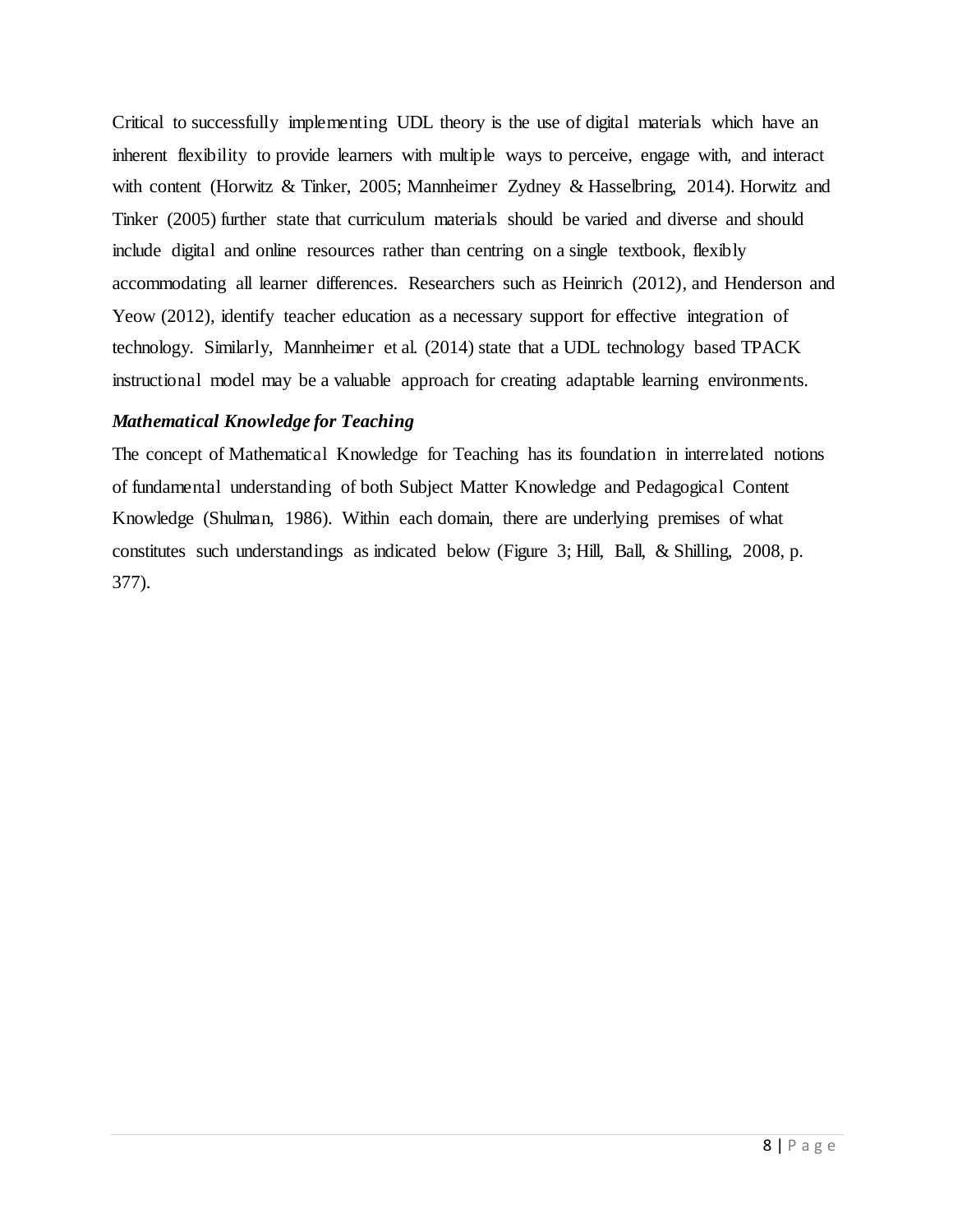

Figure 3. Domain map for mathematical knowledge for teaching

# <span id="page-9-0"></span>*Subject Matter Knowledge*

"The 'subject knowledge' of teachers of mathematics, especially but not only those in primary schools, has been a high-profile issue in the UK and beyond for more than a decade" (Rowland & Turner, 2008, p. 91). Shulman (1986, p. 15) first coined the phrase Subject Matter Knowledge by explaining it as "the amount and organisation of the knowledge per se in the mind of a teacher." Sometimes known as Subject Matter Content Knowledge, Shulman (1988) indicated that Subject Matter Knowledge could be separated into two entities; syntactic and substantive. Where substantive knowledge permits the learning of concepts, structures, principles and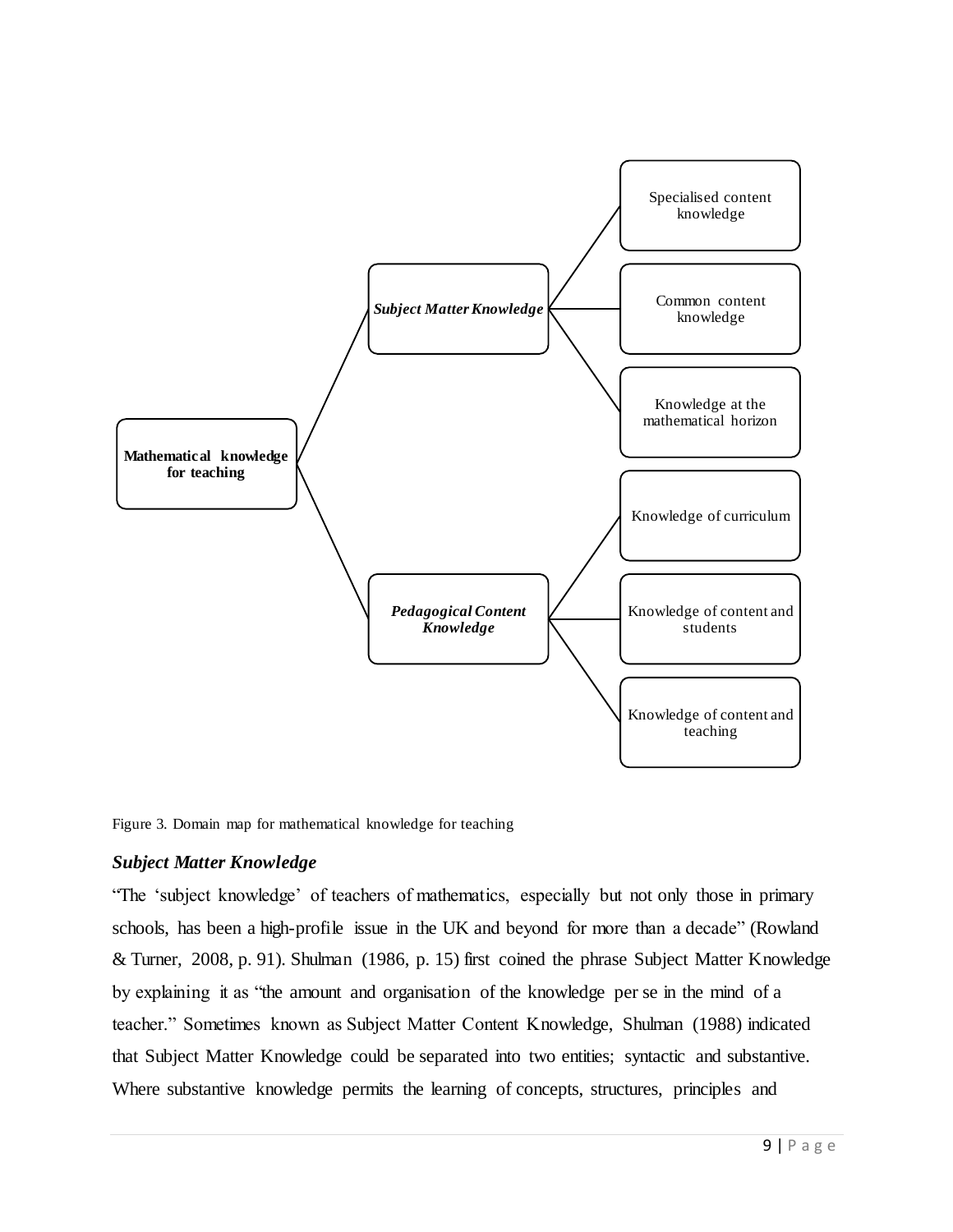explanatory frameworks that underpins the subject of mathematics, syntactic knowledge refers to the nature of enquiry into how new mathematical knowledge is introduced and accepted. The three subsets of mathematical Subject Matter Knowledge refer to:

- (a) common content knowledge or general mathematics not unique to primary school teaching and tends to be taught during compulsory schooling;
- (b) specialised content knowledge necessitates teachers to have a deep knowledge of mathematics for teaching in order to explain concepts to their learners, interpret responses, scaffold learning and address misconceptions;
- (c) knowledge of mathematics on the horizon such as at the point of transition from primary to secondary school education as detailed in a further cross-border study by O'Meara, Prendergast, Cantley, Harbison and O'Hara (2019).

Goulding et al. (2002) as cited in Rowland and Turner (2008, p. 92) "suggests that syntactic knowledge cannot be adequately addressed or learned within teacher education." Ball, Hill and Bass (2005) concur and allude to the difficulty for teacher education institutions providing sufficient study towards Subject Matter Knowledge. This presents many challenges for teacher educators as Aubrey (1997) cited in Thompson (1997, p. 16) writes, 'Whilst knowledge of learning and teaching and classrooms increases with experience, knowledge of subject content does not."

#### *Pedagogical Content Knowledge*

The improvement of student teachers' Subject Matter Knowledge has challenged teacher educators for many years (Hourigan, 2010; Huckstep, 2003 & Goulding, 2002). However, Subject Matter Knowledge alone is not enough to teach mathematics and so ITE programmes combine three further elements that fuse to form Pedagogical Content Knowledge.

Introduced as the "professional adjunct to Subject Matter Knowledge" (Shulman, 1987, p. 15) Pedagogical Content Knowledge "goes beyond knowledge of the subject and refers to content knowledge for teaching" (Kleve, 2009, p. 67). For student teachers acquiring the skills associated with Pedagogical Content Knowledge, emphases are placed on transforming their Subject Matter Knowledge into powerful pedagogical experiences for their learners. Furthermore, Williams and Lockley (2012, p. 42) state; "the academic construct of Pedagogical Content Knowledge is the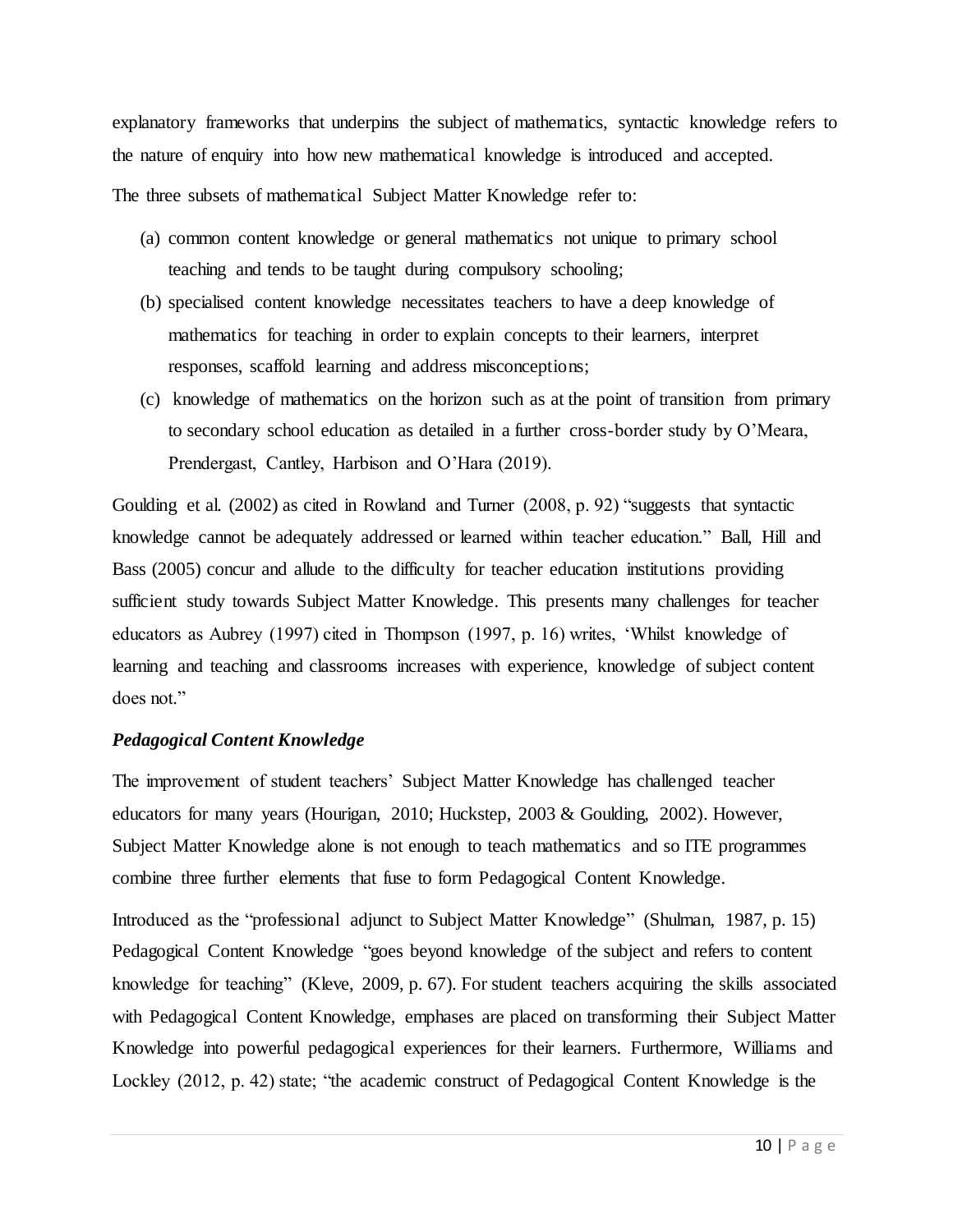recognition that teaching is not simply the transmission of concepts and skills from teacher to students but rather a complex and problematic activity that requires many and varied on the spot decisions and responses to students' on-going learning needs." Therefore, it must be acknowledged then that curriculum knowledge, or in this case, knowledge of the primary school mathematics curriculum covering content and skills to be taught in each year group; has to be further separated into two entities namely, knowledge of content and students, which refers to how the learner interacts with the content being taught; and also, knowledge of content and teaching, which is focused on supports for teaching, teaching materials and pedagogical approaches to teaching the mathematical content (Grossman et al., 1989).

#### <span id="page-11-0"></span>*The relationship between Subject Matter Knowledge and Pedagogical Content Knowledge.*

Parker and Heywood (2000, p.89) concluded from their study of 74 teachers and student teachers that there was a relationship between Subject Matter Knowledge and Pedagogical Content Knowledge. This was reiterated by Goulding et al. (2002, p. 689) when they highlighted that "the link between insecure subject knowledge and poor planning and teaching," was prevalent in student teachers.

This comparative study puts forward an argument that current approaches in ITE towards developing Mathematical Knowledge for Teaching (Hill, 2008) needs to consider the use of technology to enrich both Subject Matter Knowledge and Pedagogical Content Knowledge. Therefore, it employs a conceptual framework that expands and extends on Mathematical Knowledge for Teaching to integrate TPACK (Mishra & Koehler, 2006) to primary mathematical teaching and learning.

#### <span id="page-11-1"></span>*Technological, Pedagogical and Content Knowledge*

Attard and Curry (2012, p. 76) acknowledge that TPACK "builds on Shulman's pedagogical content knowledge framework (1986)." Central to the construction of their TPACK framework is the idea that "learning to teach a subject matter requires not only understanding the content itself but also developing appropriate instructional strategies and skills that are appropriate for learners" (Koehler et al., 2013, p. 102). Attard and Curry (2012, p. 76) comment that TPACK is "A framework that addresses what teachers need to know to successfully integrate technology into teaching and learning." Furthermore, Koehler and Mishra (2009) discuss that at the heart of outstanding teaching and learning are three main components; content, pedagogy and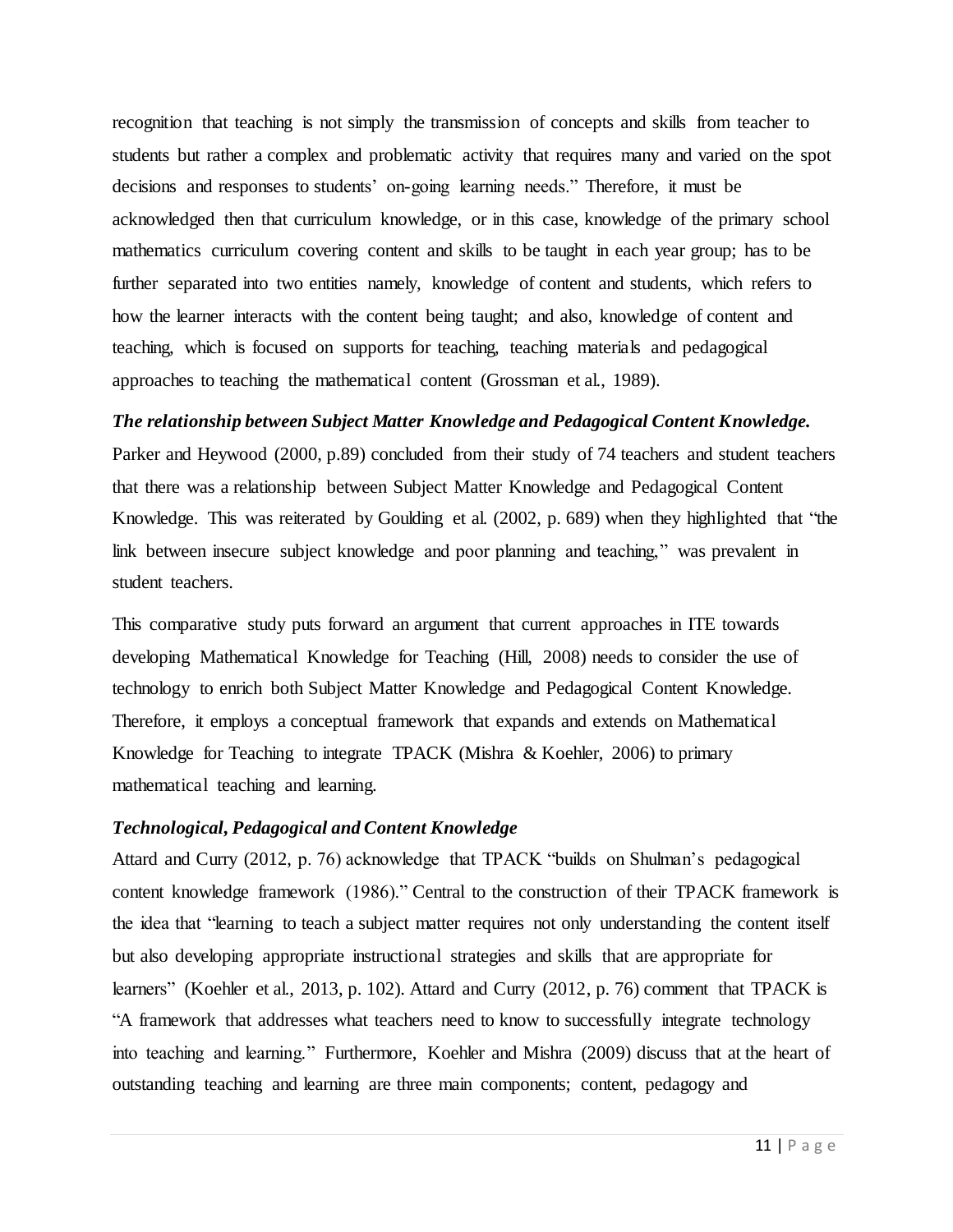technology. Guerrero (2010, p. 134) illustrates this thinking in the diagram above (Figure 1) which has been extended to define the context for embedding TPACK as that of UDL. In terms of mathematics teaching and learning, Niess et al. (2009) evolve the TPACK model to include five keys components:

- 1. Recognizing (Knowledge); where teachers can see the use of the technology and recognise the alignment of the technology with mathematics content yet do not integrate the technology in teaching and learning of mathematics.
- 2. Accepting (Persuasion); where teachers form a favourable or unfavourable attitude towards teaching and learning mathematics with an appropriate technology.
- 3. Adapting (Decision); where teachers engage in activities that lead to a choice to adopt or reject teaching and learning mathematics with an appropriate technology.
- 4. Exploring (Implementation); where teachers actively integrate teaching and learning of mathematics with an appropriate technology.
- 5. Advancing (Confirmation); where teachers evaluate the results of the decision to integrate teaching and learning mathematics with an appropriate technology.

The researchers, acting at the confirmation stage, synthesised the educational framework, UDL, with the TPACK framework in order to better prepare student teachers to utilise technology effectively in teaching and learning mathematics in the primary school classroom (children aged  $4 - 12$ ).

#### <span id="page-12-0"></span>**METHODOLOGY**

The chosen data collection instrument used in this study was that of a questionnaire as this is consistently "the most preponderant quantitative measure used for researching TPACK during the past decade" (Chai et al.,2010, cited in Herring et al., 2016, p. 88). The TPACK questionnaire sought to evaluate "the kinds of knowledge needed...for effective technology integration" (Koehler et al., 2007, p. 101) in the primary school mathematics classroom.

At the beginning of the semester, the students in both jurisdictions were invited to complete the TPACK questionnaire. The layout of the questions offered the opportunity to collect both quantitative and qualitative data. The biographical profile survey aimed to gather factual individual background information and knowledge about each participant. Quantitative data were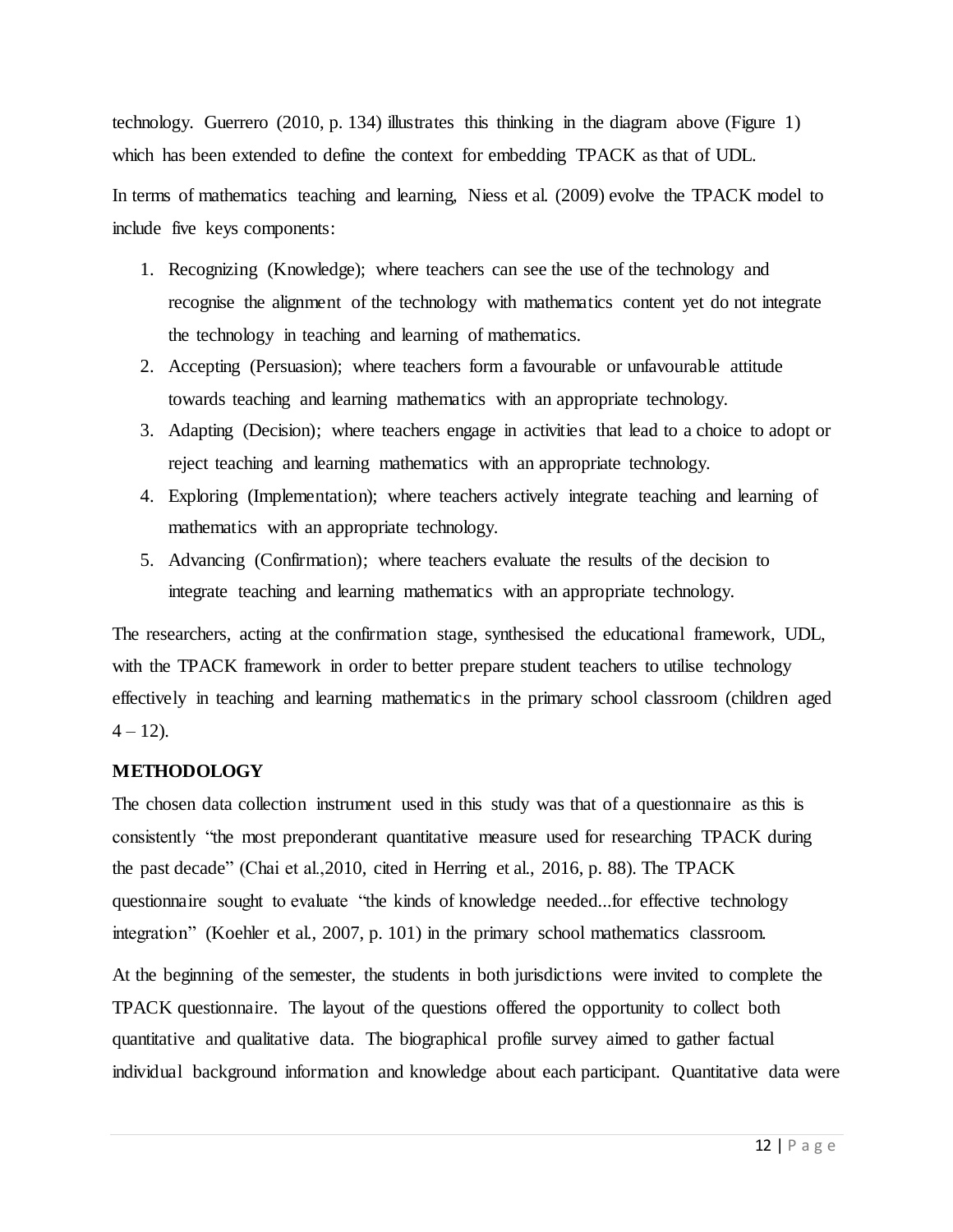gathered on all areas of TPACK using a 7-point Likert Scale ranging from Strongly Disagree to Strongly Agree.

After the survey was a teaching intervention where the students engaged in modules on mathematics education, digital learning, and assessment. The researchers used Niess et al. (2009) five principles as detailed earlier for the TPACK intervention as guided by the principles of UDL. Furthermore, the teaching intervention encouraged students to consider (CAST, n.d.):

- 1. How UDL can complement the required expertise of teaching skills and systematic planning of mathematical experiences.
- 2. How UDL can provide multiple scenarios for advancement and excellence in mathematics.
- 3. How UDL can guide the development of flexible, accommodating, mathematics-rich environments from the outset.
- 4. How technological resources can be used to enhance mathematics teaching within the UDL framework.

This was followed by school placement experience in which students were recommended to ensure that "Time in lessons should be balanced between using and not using the technology according to the needs of the learner and the suitability of the technology in supporting the learning objectives" (British Education Communications Technology Agency (BECTA), 2003, as cited by McAteer, 2012, p. 62). Planning was also informed by CAST's (n.d.) research on brain networks in order to better understand differences between learners, and on how UDL principles can be used as prompts to identify and remove barriers and improve mathematics lesson design.

After school placement, the TPACK questionnaires were used once again. This report compares student responses on the three main areas namely Subject Matter Knowledge, Pedagogical Content Knowledge (which together constitute Mathematical Knowledge for Teaching), and TPACK.

#### <span id="page-13-0"></span>*Ethical considerations*

The researchers acknowledge the impact of having the dual role of both researcher and teacher educator during the process of data collection. All steps to conceal the identity of the participants were taken. Voluntary informed consent was obtained from the participants. The researchers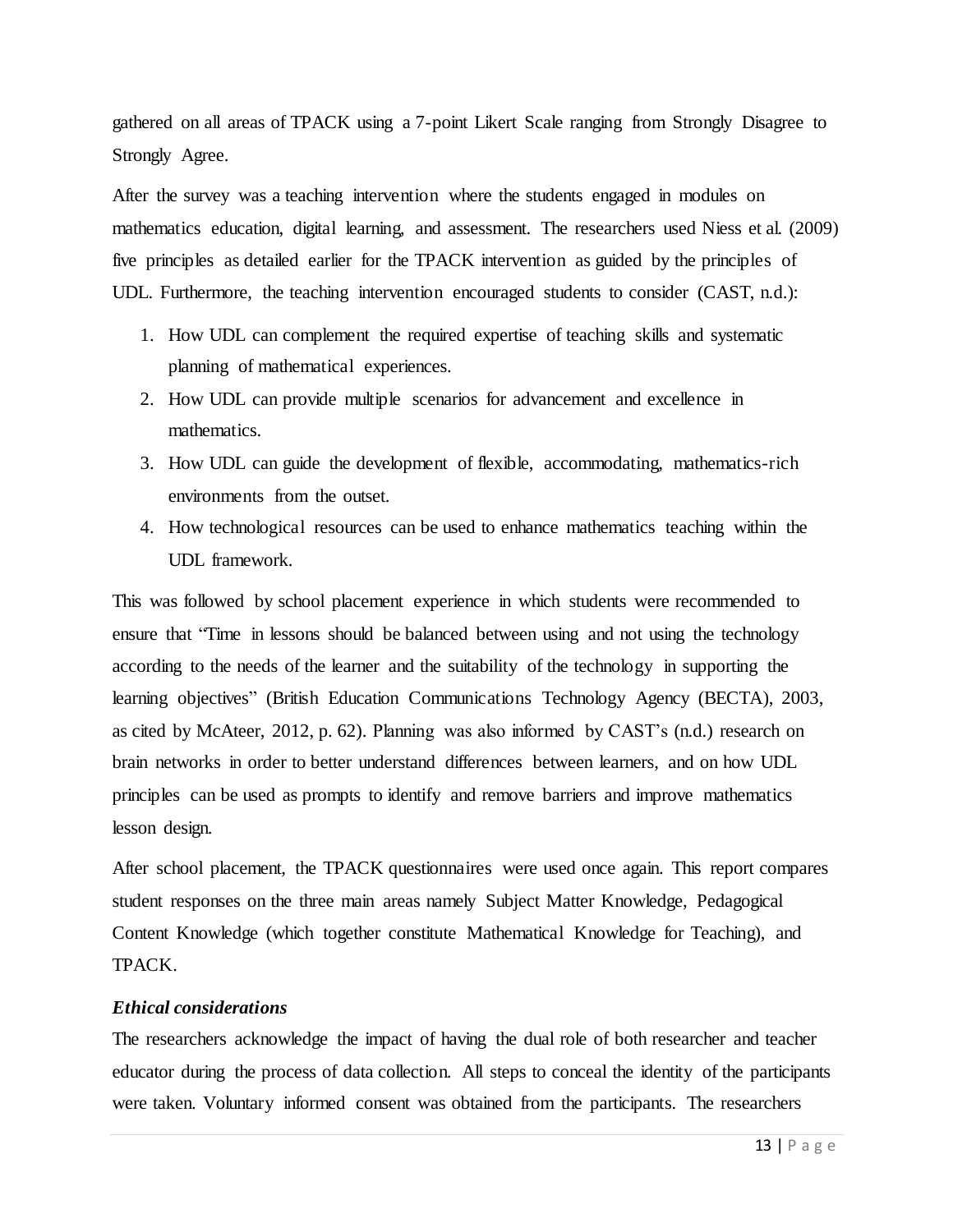took all the necessary steps to ensure all participants are aware of the confidentiality of any information provided. Each participant completed a biographical profile survey which complied with the legal requirements in relation to the storage and use of personal data as set down by the Data Protection Act (1998). To ensure anonymity of responses, each student was randomly allocated an identifier number to match up to the biographical profile survey and for the purposes of thematic analysis of the qualitative data.

# <span id="page-14-0"></span>**RESULTS AND DISCUSSION**

In this results section, we present the findings from the pre-intervention and post-intervention TPACK questionnaires from both jurisdictions.

# <span id="page-14-1"></span>*Participants*

29 students undertaking a PGCE took part in the study in Northern Ireland, of whom 10 were male and 19 were female. The age profile ranged from 22 to 36+ years of age with 22 in the category between 22 and 26; four between the ages of 27 and 32; one aged between 32 and 36, and a further two students who were older than 36. In Ireland, 28 students in their  $4<sup>th</sup>$  and final year of ITE took part in the study of which four were male and 24 were female. The age profile of this cohort was younger. Whereas they ranged in age from 21 to 30, all except one student was either 21 or 22 years of age.

# <span id="page-14-2"></span>*Subject Matter Knowledge*

The participants were presented with five statements to which they were asked to respond with a progressive range of possible responses from 'strongly disagree' to 'strongly agree' which could be presented as a Likert Scale. Responses to the statement before and after the intervention were analysed using a statistical shift analysis, an Extended Mantel-Haenszel chi square for linear trend. In studies or surveys where possible, gradated responses are available, this analysis allows for evaluation of a trend of change between levels of various responses and adds a greater power and validity than the use of post-hoc dichotomisation of responses at a single point. This analysis was used for all statements and a p-value of 0.05, representing a chance of less than 1 in 20 of a random effect, was applied to define a statistically significant change.

The first statement related to knowledge of the curriculum; 'I have a wide and deep understanding of the mathematics curriculum I plan to teach' (Figure 4; Table 1).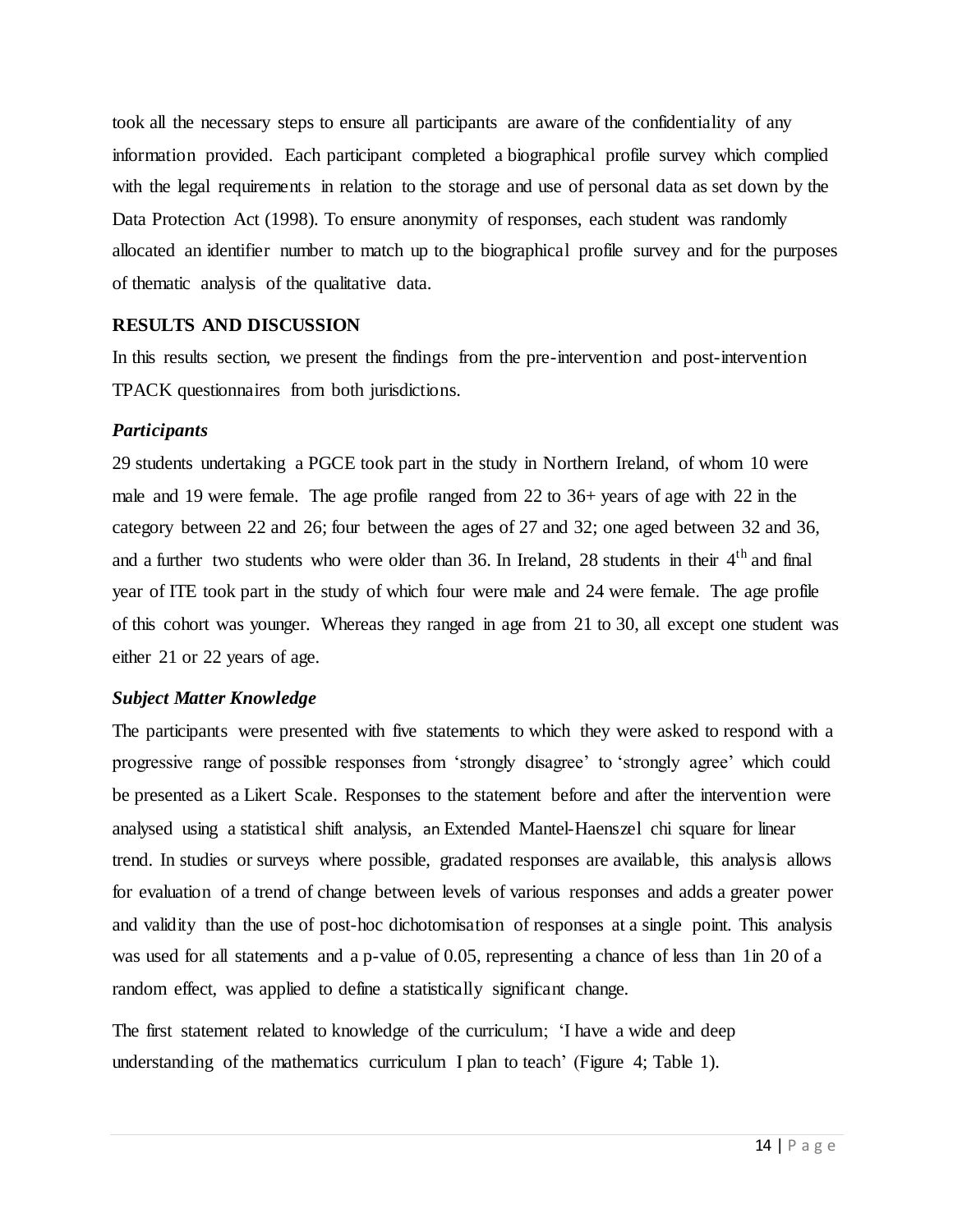

Figure 4. & Table 1. I have a wide and deep understanding of the mathematics curriculum I plan to teach.

| NI before <i>vs.</i> after study               | Ire before <i>vs.</i> after study                        |
|------------------------------------------------|----------------------------------------------------------|
| Extended Mantel-Haenszel chi square for linear | Extended Mantel-Haenszel chi square for linear trend $=$ |
| trend $= 19.22$                                | 9.57                                                     |
| p-value (1 degree of freedom) $= 0.00001$      | p-value (1 degree of freedom) = $0.002$                  |

In both jurisdictions, there was a significant positive shift in understanding of the primary school mathematics curriculum. This was to be expected in Northern Ireland as prior to their PGCE year, students would not have been exposed to such specific curricular knowledge. In the Republic of Ireland however, Subject Matter Knowledge would have been built up by the students over the previous three years and consolidated in their final year.

The second statement examined the students' self-perceived ability to provide concrete examples to the children of how mathematics applies outside of the confines of the classroom to other reallife contexts; 'I know about various examples of how mathematics applies in the real world' (Figure 5; Table 2).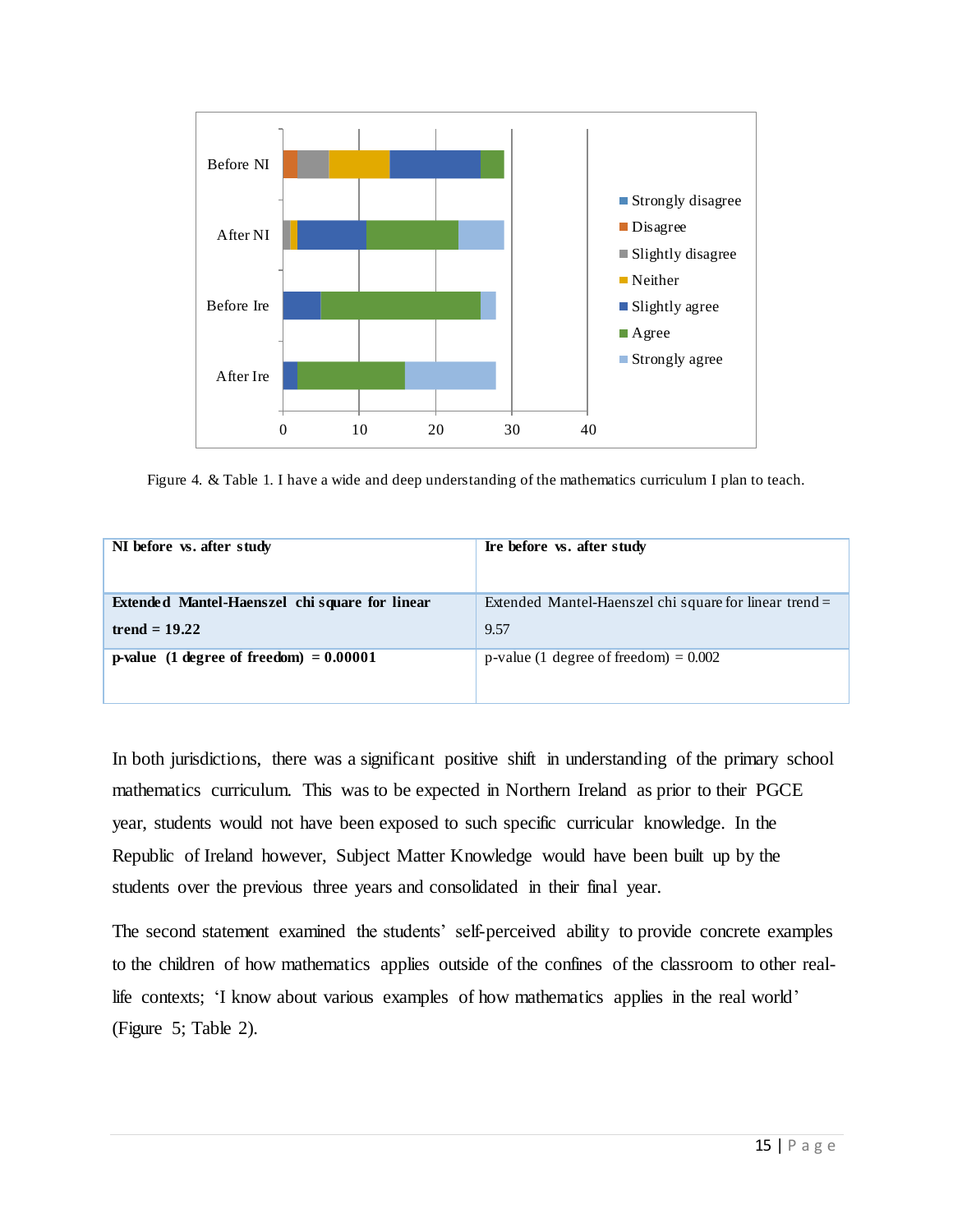

Figure 5. & Table 2. I know about various examples of how mathematics applies in the real world

| NI before <i>vs.</i> after study                      | Ire before <i>vs.</i> after study                     |  |  |
|-------------------------------------------------------|-------------------------------------------------------|--|--|
| <b>Extended Mantel-Haenszel chi square for linear</b> | Extended Mantel-Haenszel chi square for linear trend= |  |  |
| trend = $3.64$                                        | 7.43                                                  |  |  |
| p-value $(1$ degree of freedom $) = 0.06$             | $p-value(1 degree of freedom) =$<br>0.006             |  |  |

The shift analysis showed significant improvement as indicated by students in the Republic of Ireland in their ability to apply mathematics in realistic contexts. Whilst there was some improvement for students in Northern Ireland, this did not quite reach statistical significance  $(p=0.06)$ .

The third statement looked more generally at students' perceptions of their own mathematical knowledge and competency; 'I have sufficient knowledge about mathematics' (Figure 6; Table 3).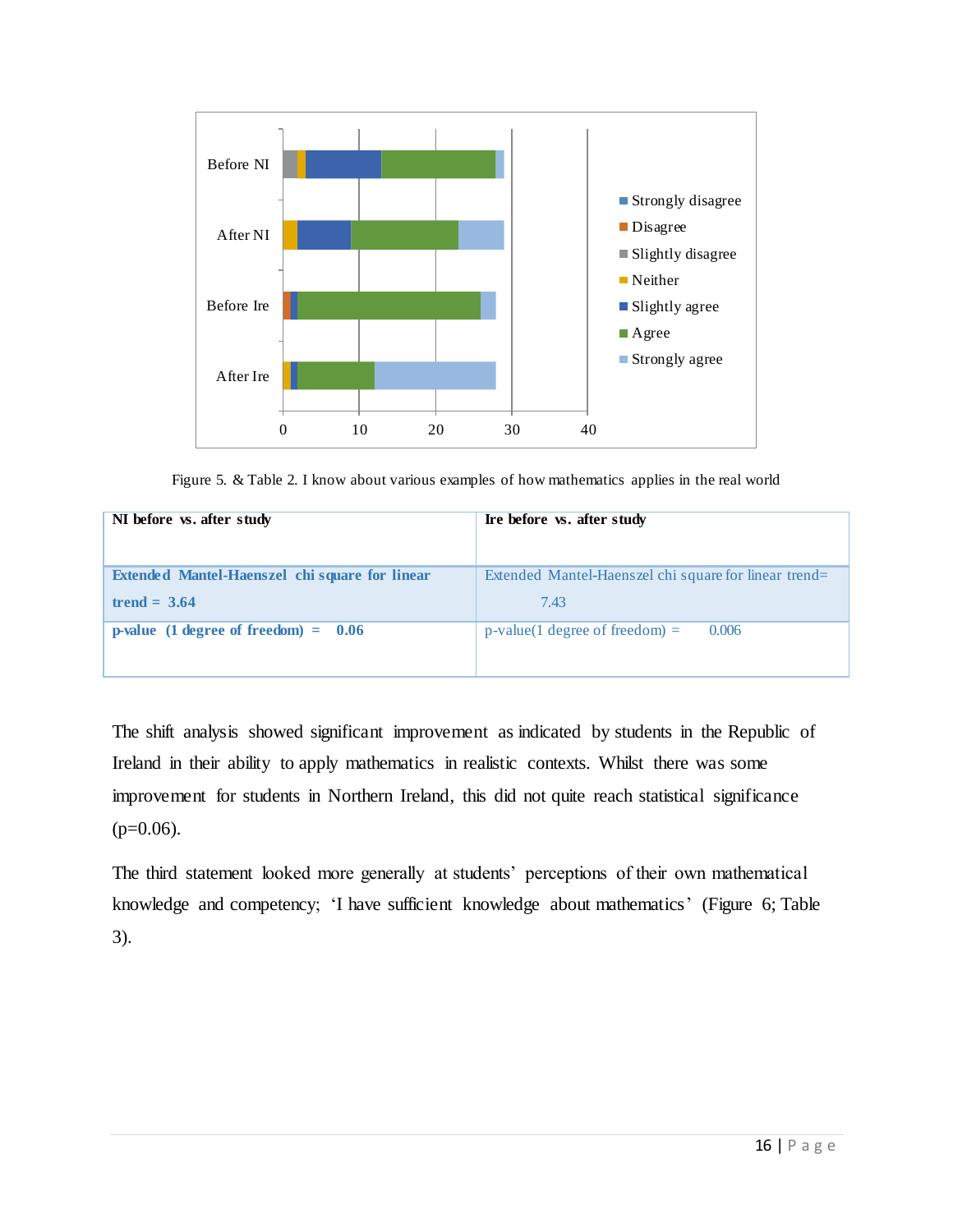

Figure 6. & Table 3. I have sufficient knowledge about mathematics.

| NI before <i>vs.</i> after study                      | Ire before <i>vs.</i> after study                      |
|-------------------------------------------------------|--------------------------------------------------------|
| <b>Extended Mantel-Haenszel chi square for linear</b> | Extended Mantel-Haenszel chi square for linear trend = |
| trend $= 0.66$                                        | 8.23                                                   |
| <b>p-value</b> (1 degree of freedom) = $0.4$          | p-value (1 degree of freedom) $=$<br>0.004             |

It is notable that students in the Republic of Ireland all agreed that they had sufficient subject knowledge of mathematics by the end of the study period. This was not true for students in Northern Ireland. The Williams Review (2008, p. 9) commented that "evidence from Goulding and Rowland (2002) [shows], that for primary PGCE students, mathematical subject knowledge alone is not necessarily the overriding issue." More of the concern derives from the effect that PGCE students' lack of Subject Matter Knowledge has on their well-being which is often manifested by physical and psychological symptoms of high anxiety with symptoms increasing as preparation begins to cover the curriculum content of the upper years of primary school commonly known as Key Stage Two (Friel-Myles, 2012). Although this is a particularly pertinent finding and worthy of further analysis, at this stage, it was considered to be beyond the scope of this project.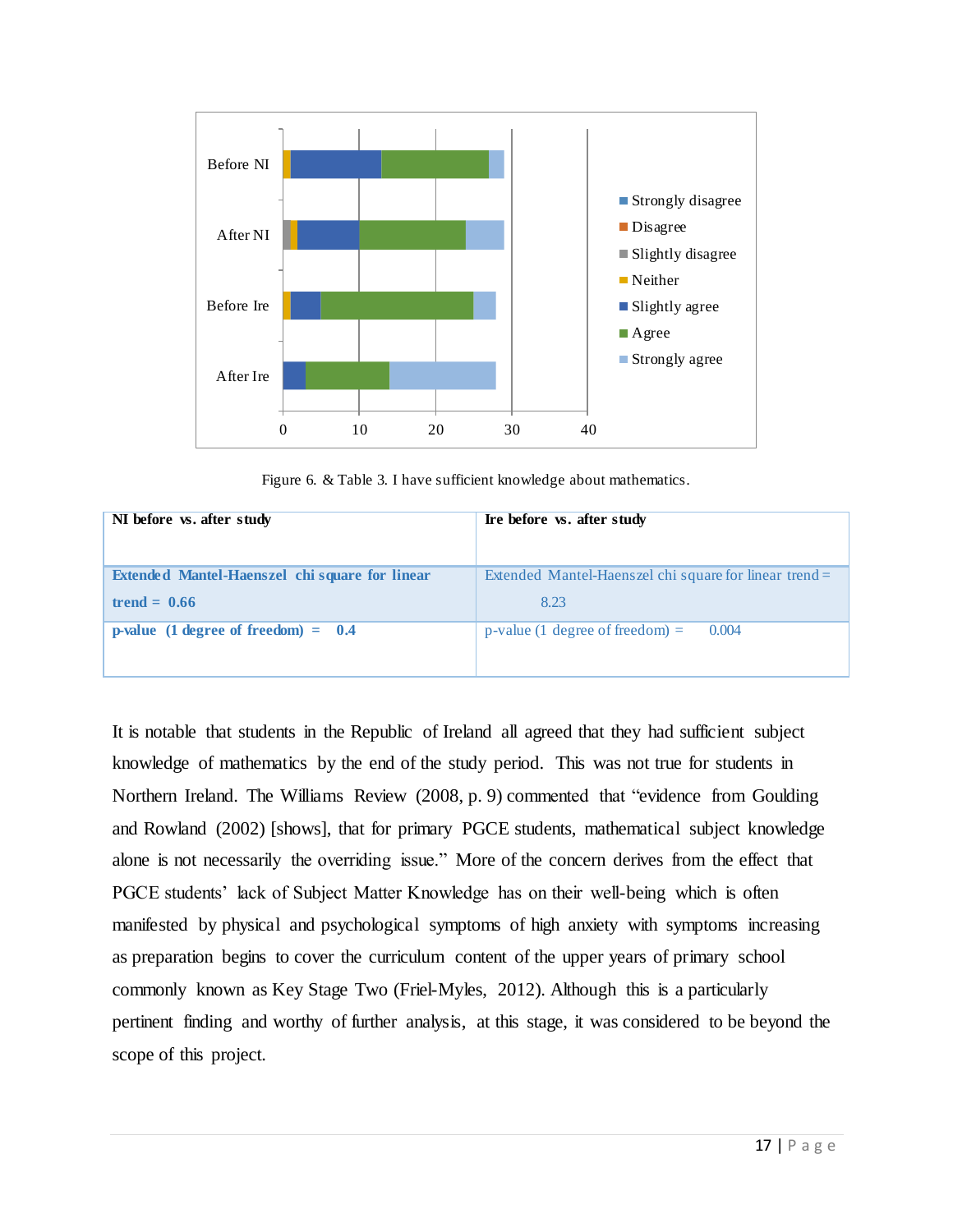Statement 4 was a more open question that looked at mathematics more from the perspective of habits of mind or the skill of working mathematically rather than on content per se; 'I can use a mathematical way of thinking' (Figure 7; Table 4).



Figure 7. & Table 4. I can use a mathematical way of thinking.

| NI before vs. after study                             | In the before vs. after study                            |
|-------------------------------------------------------|----------------------------------------------------------|
| <b>Extended Mantel-Haenszel chi square for linear</b> | Extended Mantel-Haenszel chi square for linear trend $=$ |
| trend $= 2.05$                                        | 8.99                                                     |
| <b>p-value</b> (1 degree of freedom) $= 0.2$          | p-value (1 degree of freedom) = $0.003$                  |

There was a significant shift in students strongly agreeing to this statement after both the teaching intervention and experience on school placement with a statistically significant change noted in the Republic of Ireland and a trend in Northern Ireland.

The final statement hoped to establish whether students felt in a position to develop their own ability to understand mathematics should they consider that there is a shortfall in any particular area; 'I have various ways and strategies of developing my understanding of mathematics' (Figure 8; Table 5).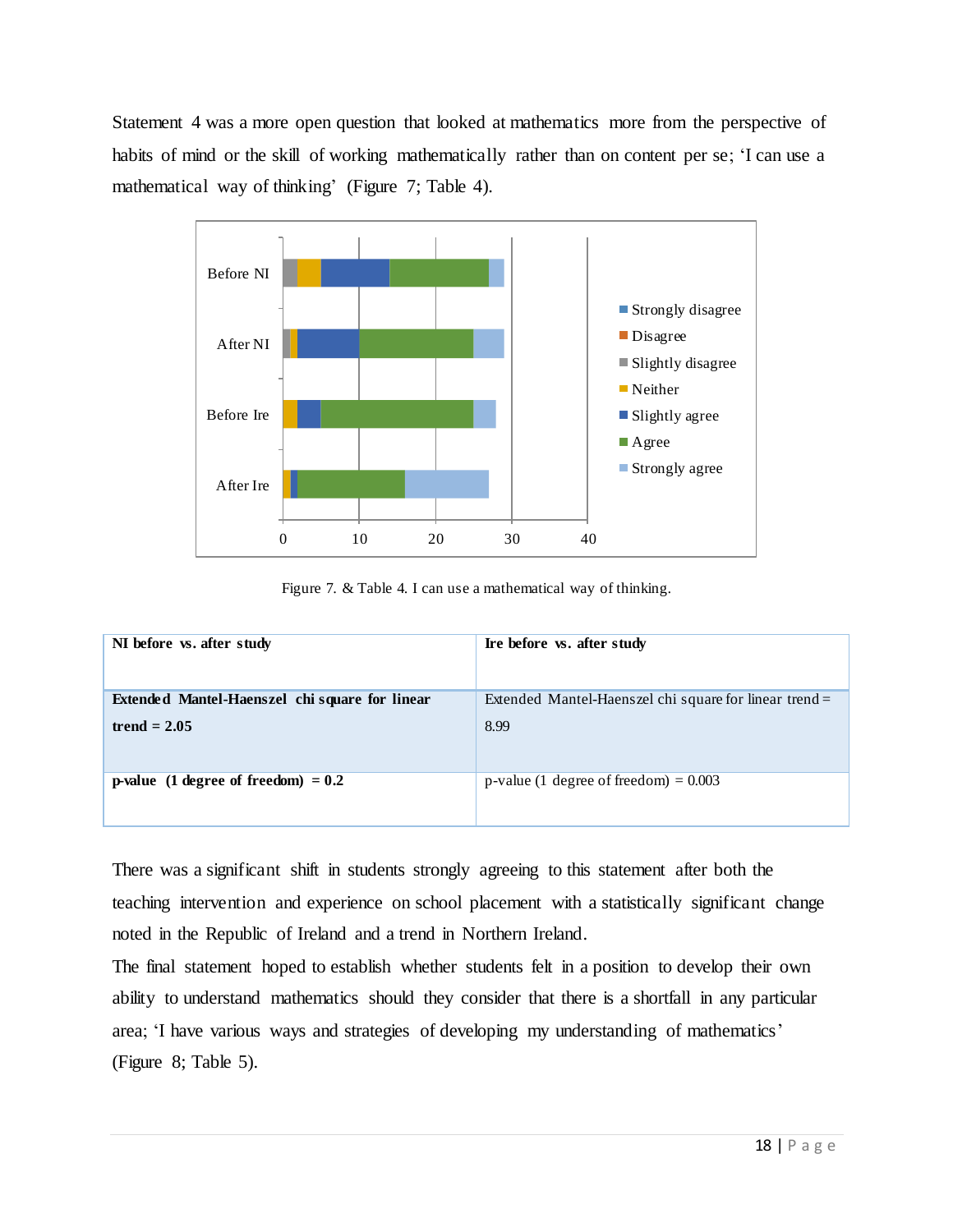

Figure 8. & Table 5. I have various ways and strategies of developing my understanding of mathematics.

| NI before <i>vs.</i> after study                | Ire before <i>vs.</i> after study                        |
|-------------------------------------------------|----------------------------------------------------------|
| Extended Mantel-Haenszel chi square for linear  | Extended Mantel-Haenszel chi square for linear trend $=$ |
| trend = $7.78$                                  | 3.93                                                     |
| p-value $(1 \text{ degree of freedom}) = 0.005$ | $p$ -value(1 degree of freedom)=<br>0.05                 |

This was an interesting finding as the researcher in Northern Ireland went further in the pursuit of improving student teachers' own Subject Matter Knowledge using technology rather than solely looking at technology as a pedagogical tool and as a support for children's learning in mathematics. It may be that one of the ways and strategies for developing understanding in mathematics could actually be attributed to the use of technology. Statistically significant increases in more positive student responses were noted in both Northern Ireland and Republic of Ireland.

# <span id="page-19-0"></span>*Pedagogical Content Knowledge*

The data on Pedagogical Content Knowledge was dichotomised into two groups of agree or strongly agree and other responses. In direct contrast to the results on Subject Matter Knowledge, there was a statistical improvement in all areas of Pedagogical Content Knowledge reported by students in Northern Ireland on their ability to meet the needs of all learners in the mathematics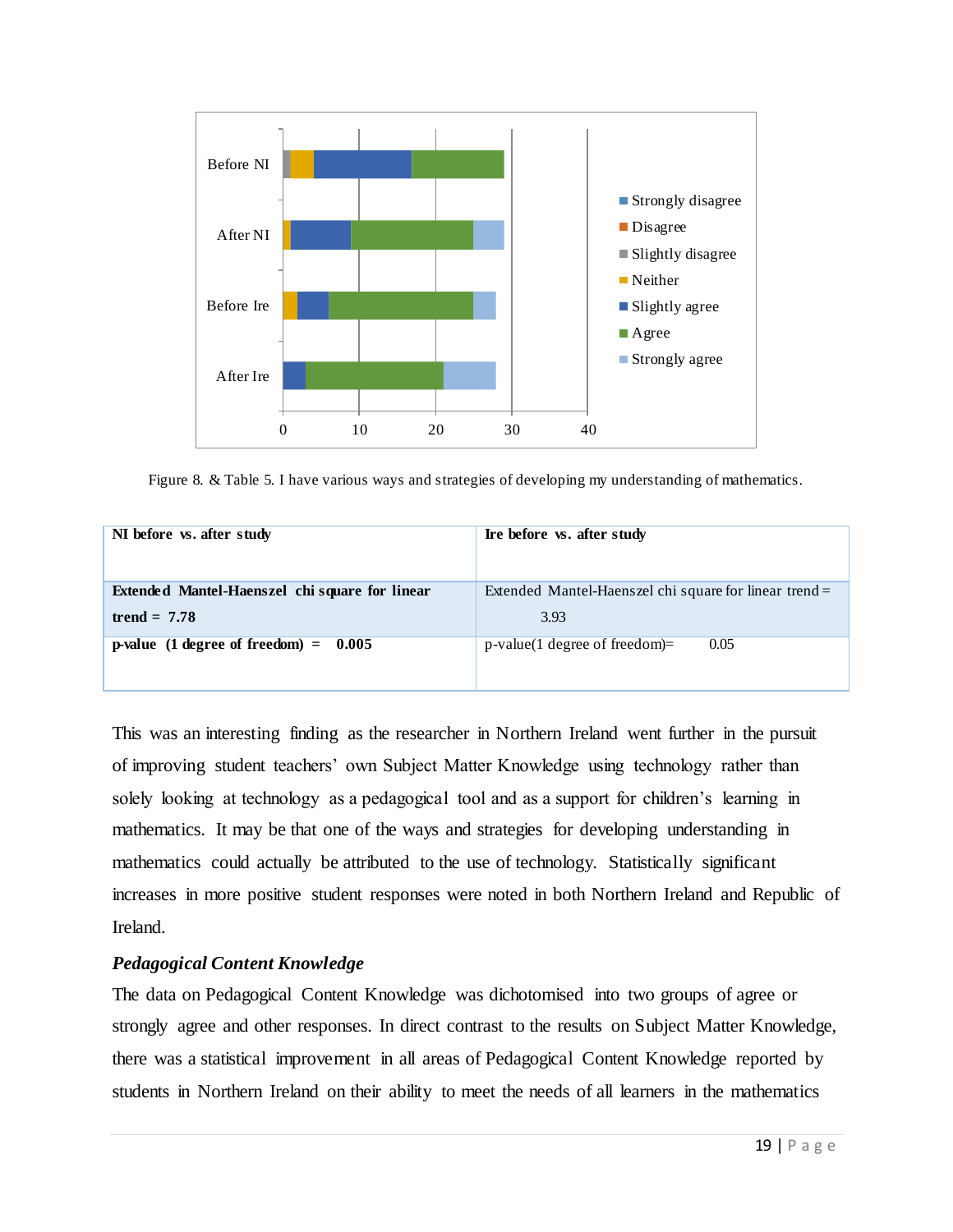classroom. This is not surprising as Northern Irish students have come from a variety of backgrounds into ITE whereas the students in Republic of Ireland have already completed three years of a four-year degree. However, there was a statistical improvement for ITE students in the Republic of Ireland in areas of planning learning goals to meet the ability of children in their class, adapting methodologies to suit learner differences, considering the classroom setting and organising to meet learning styles, and assessing children in multiple ways, all of which are informed by the four pillars of UDL (See Figure 2. above).

Statistical evaluations of proportion of positive responses to statements were performed using simple 2 x 2 Chi-Square analyses, again defining a p value of <0.05 statistically significant and not likely to have occurred by chance (Table 6).

| <b>Questions</b>            | Pre NI         | Post NI         | P value | <b>Pre Ire</b>  | Post            | P value          | Pre                    | Post NI      |
|-----------------------------|----------------|-----------------|---------|-----------------|-----------------|------------------|------------------------|--------------|
|                             | $N=29$         | $N=29$          | Chi.    | $N=28$          | Ire             | Chi. sq.         | $\mathbf{N}\mathbf{I}$ | $\mathbf{V}$ |
|                             |                |                 | Sq.     |                 | $N=28$          |                  | $\mathbf{V}$           | <b>Ire</b>   |
|                             |                |                 |         |                 |                 |                  | Ire                    |              |
| I know how to assess        | $\overline{9}$ | $\overline{21}$ | 0.002   | $\overline{21}$ | 25              | 0.3              | 0.001                  | 0.2          |
| learners' mathematical      |                |                 |         |                 |                 |                  |                        |              |
| performance in a            |                |                 |         |                 |                 |                  |                        |              |
| classroom.                  |                |                 |         |                 |                 |                  |                        |              |
|                             |                |                 |         |                 |                 |                  |                        |              |
| I can adapt my maths        | 12             | 23              | 0.003   | 26              | 28              | 0.5              | 0.000                  | $0.034*$     |
| teaching based upon what    |                |                 |         |                 |                 |                  |                        |              |
| learners currently          |                |                 |         |                 |                 |                  |                        |              |
| understand or do not        |                |                 |         |                 |                 |                  |                        |              |
| understand.                 |                |                 |         |                 |                 |                  |                        |              |
|                             |                |                 |         |                 |                 |                  |                        |              |
| I can adapt my maths        | 13             | 22              | 0.016   | 25              | 25              | 0.7              | 0.001                  | 0.325        |
| teaching style to different |                |                 |         |                 |                 |                  |                        |              |
| learners.                   |                |                 |         |                 |                 |                  |                        |              |
|                             |                |                 |         |                 |                 |                  |                        |              |
| I can assess children's     | $\overline{8}$ | 21              | 0.001   | $\overline{23}$ | $\overline{27}$ | $\overline{0.2}$ | 0.000                  | $0.033*$     |
| learning of mathematics in  |                |                 |         |                 |                 |                  |                        |              |
| multiple ways.              |                |                 |         |                 |                 |                  |                        |              |
|                             |                |                 |         |                 |                 |                  |                        |              |

Table 6. A comparison of student teachers self-reported pedagogical knowledge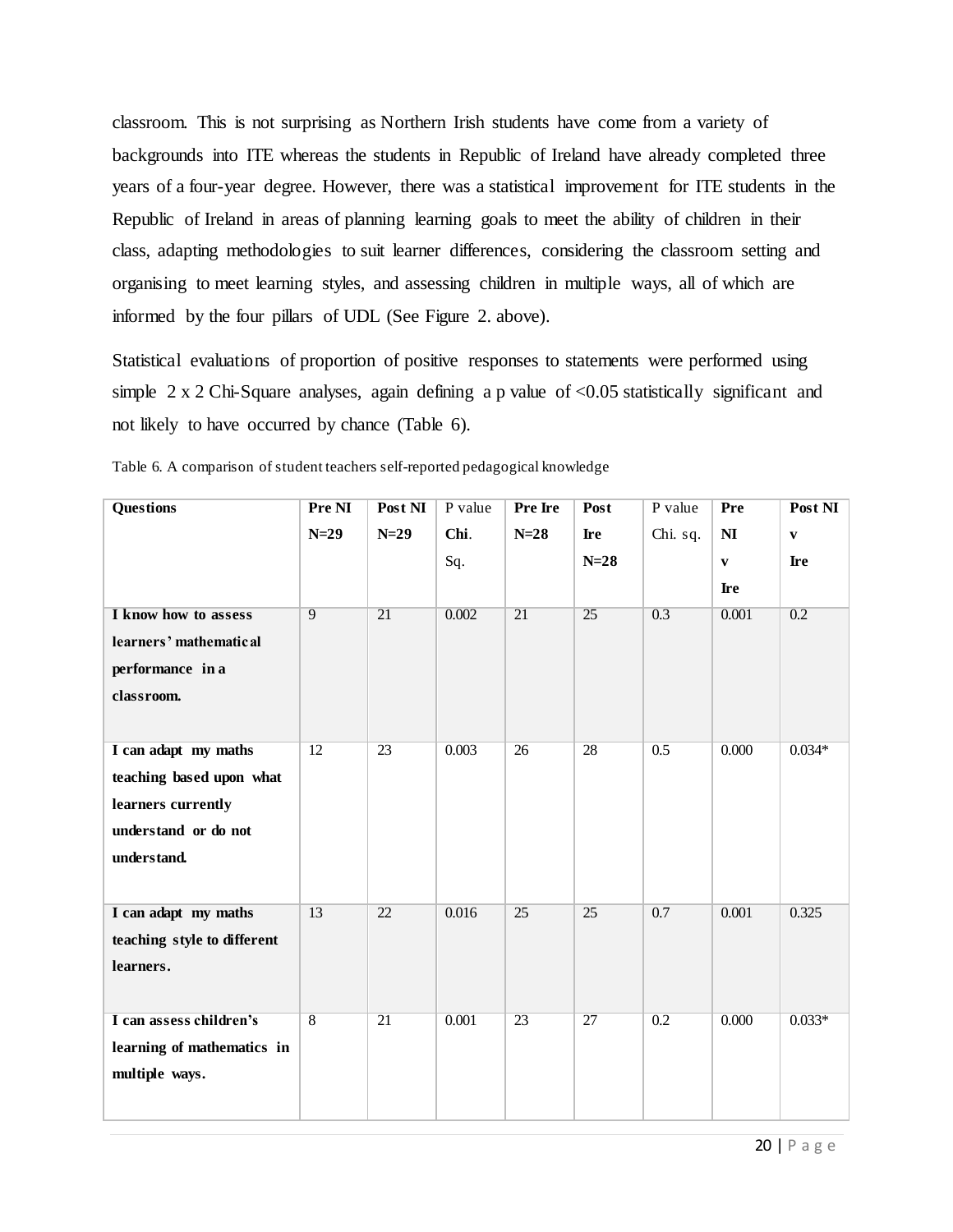| I can use a wide range of<br>mathematical teaching<br>approaches in a classroom<br>setting.<br>I am familiar with<br>common learners'<br>understandings and<br>misconceptions of<br>mathematics.                          | 6<br>$\overline{3}$ | 22<br>$\overline{27}$ | 0.000<br>0.000 | 27<br>$\overline{18}$ | 27<br>$\overline{26}$ | 0.5<br>0.02 | 0.000<br>0.000 | 0.147<br>0.6 |
|---------------------------------------------------------------------------------------------------------------------------------------------------------------------------------------------------------------------------|---------------------|-----------------------|----------------|-----------------------|-----------------------|-------------|----------------|--------------|
| I know how to organise<br>and maintain classroom<br>management during<br>mathematics lessons.                                                                                                                             | $\overline{7}$      | 23                    | 0.000          | 26                    | 27                    | 1.0         | 0.000          | 0.3          |
| I know when it is<br>appropriate to use a<br>variety of mathematical<br>teaching approaches in a<br>classroom setting.<br>(Collaborative learning,<br>direct inquiry learning,<br>project/problem-based<br>learning etc.) | $\overline{7}$      | 22                    | 0.000          | 24                    | 28                    | 0.12        | 0.000          | $0.02*$      |
| I have an understanding of<br>how children learn<br>mathematics.                                                                                                                                                          | 9                   | 26                    | 0.000          | $\overline{22}$       | $\overline{27}$       | 0.12        | 0.000          | 1.0          |
| I can promote a<br>mathematics lesson to<br>promote children's<br>learning.                                                                                                                                               | 10                  | $\overline{20}$       | 0.009          | 21                    | 27                    | 0.13        | 0.002          | $0.02*$      |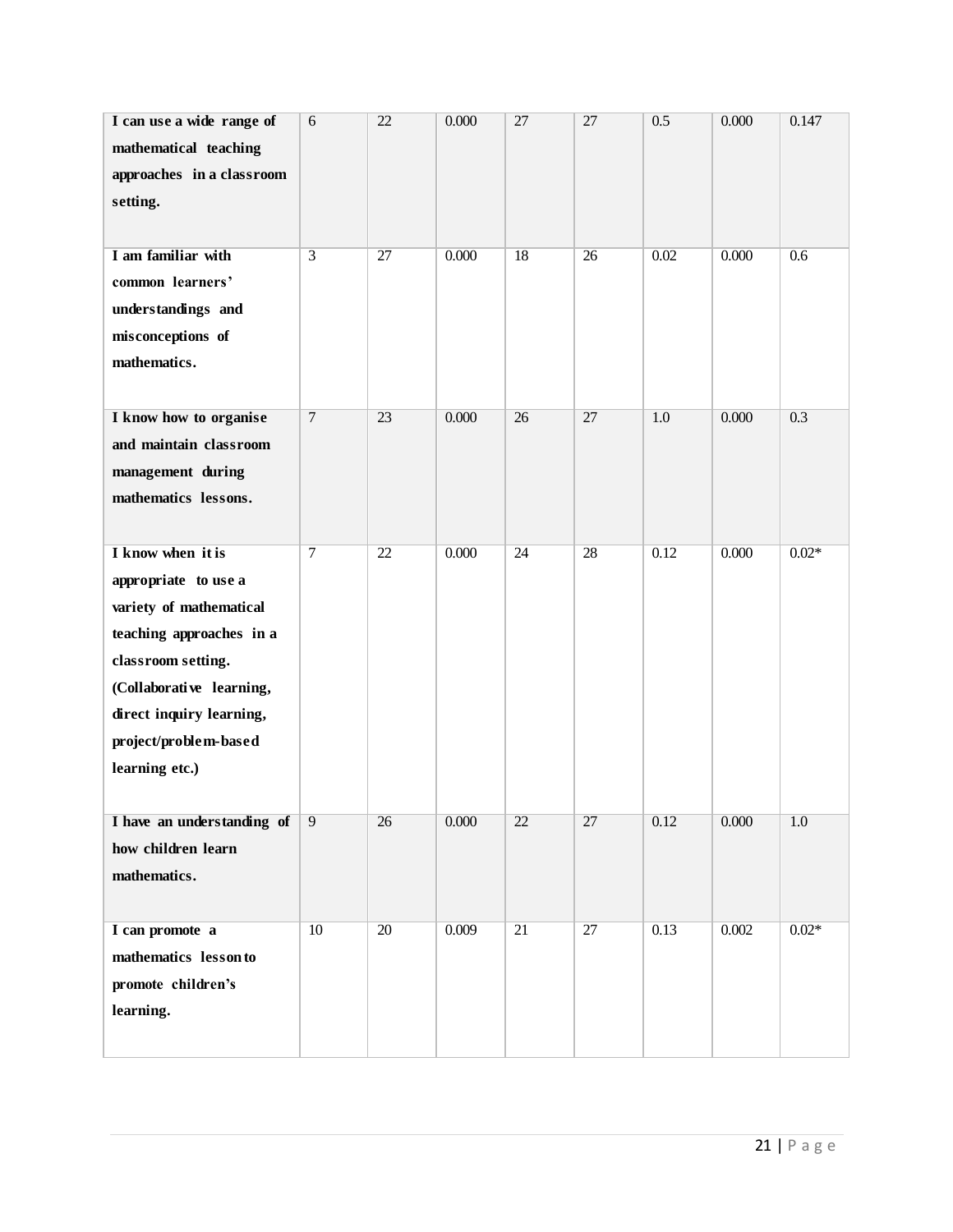# <span id="page-22-0"></span>*Technological, Pedagogical and Content Knowledge*

The data on TPACK was dichotomised into two groups of agree or strongly agree and other responses. Fisher's two-tailed exact test was used as predicted group size fell below 5 for several analyses and Chi-Square could not be legitimately applied. On analyses it was noted that responses were significantly more positive in Northern Ireland in all areas at the end of the study except for having the technical skills to use technology appropriately in mathematics teaching and thinking critically about how technology is used in the classroom (Figure 9).



Figure 9. Comparison of TPACK responses before and after study in Northern Ireland

In the Republic of Ireland, there were only two occasions where responses showed a significant change at the pre-defined level. These were both in relation to choosing technologies specifically with a purpose of enhancing teaching and learning in the mathematics classroom. The question on the B.Ed. was discounted in this analysis as a number of responses were missing due to the initial questionnaire only having reference to the PGCE (Figure 10).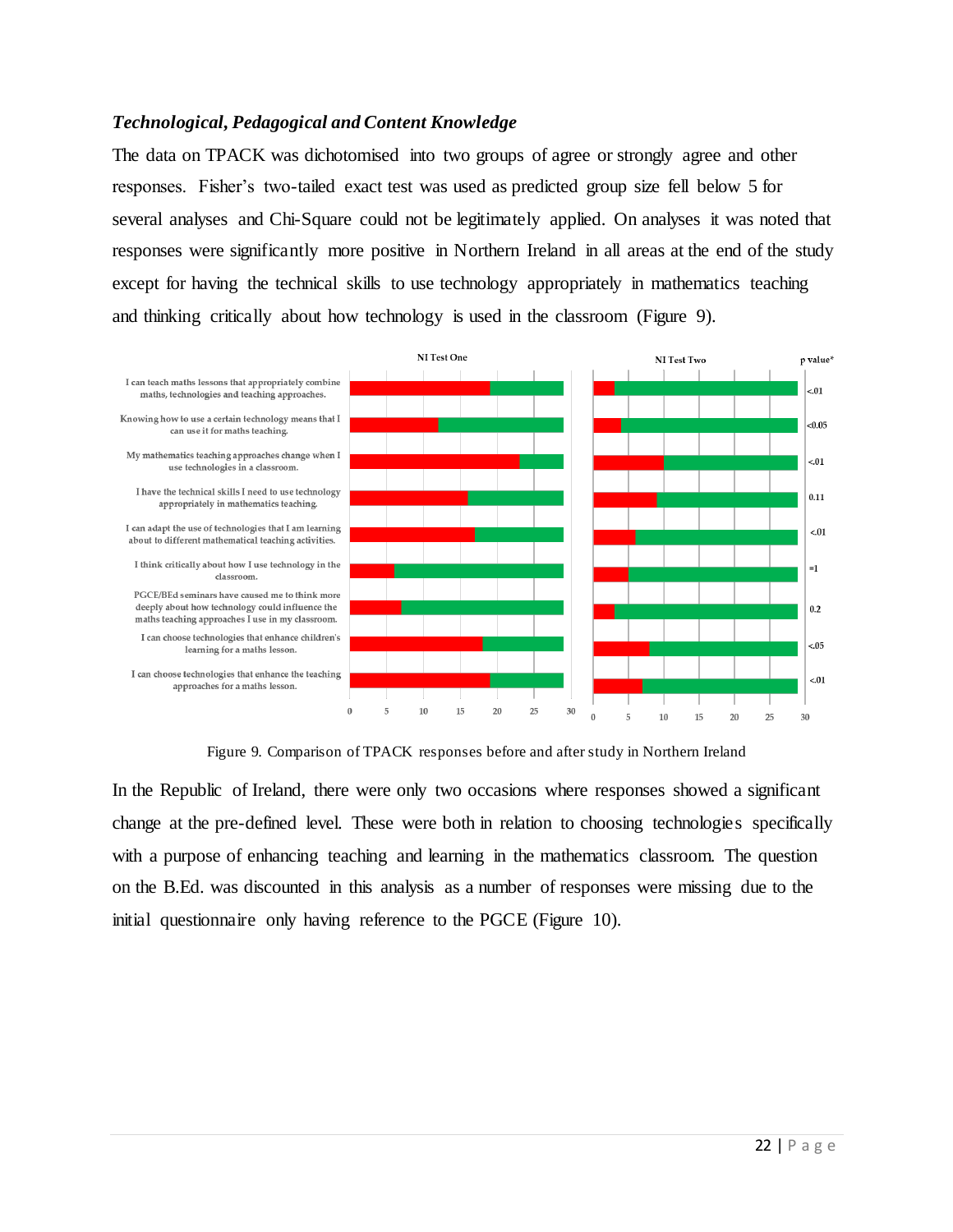

Figure 10. Comparison of TPACK responses before and after study in the Republic of Ireland.

In comparing students' responses in Northern Ireland versus those in the Republic of Ireland, we see that there were no significant findings between the two cohorts (Table 7). The question in relation to the PGCE/B.Ed. was discounted as per the reasons outlined above.

Table 7. A comparison of student teachers Technological, Pedagogical and Content Knowledge

| Question                                                                                                         | NI v Ire Pre-test | NI v Ire Post-test |
|------------------------------------------------------------------------------------------------------------------|-------------------|--------------------|
| I can teach mathematics lessons that appropriately combine<br>mathematics, technologies and teaching approaches. | p<0.1             | $p=1$              |
| Knowing how to use a certain technology means that I can use it<br>for mathematics teaching.                     | $p=0.3$           | $p=0.7$            |
| My mathematics teaching approaches change when I use<br>technologies in a classroom.                             | $p=0.1$           | $p=0.2$            |
| I have the technical skills I need to use technology appropriately in<br>mathematics teaching.                   | $p=0.1$           | $p=0.7$            |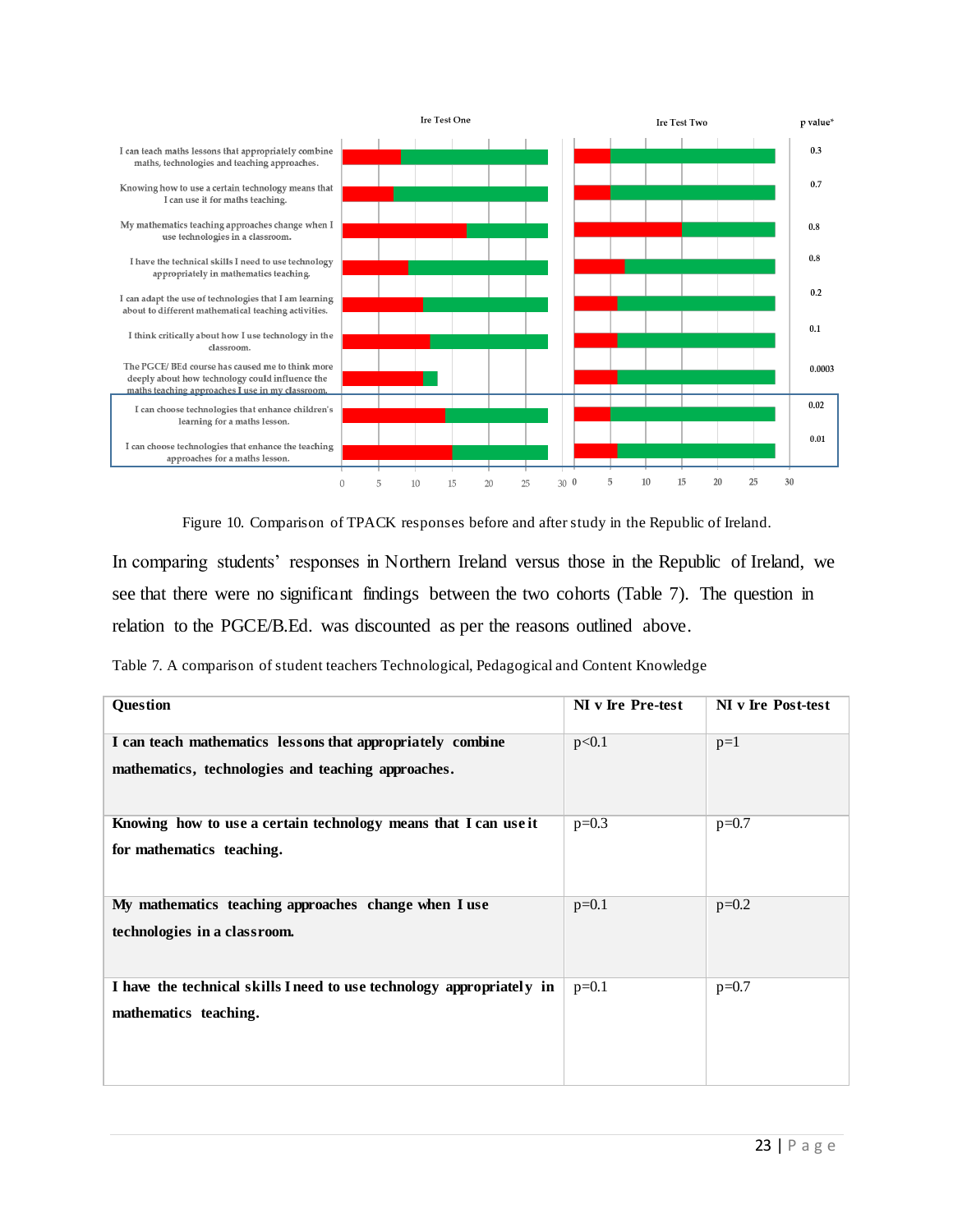| I can adapt the use of technologies that I am learning about to<br>different mathematical teaching activities.                                                | $p=0.2$  | $p=0.6$ |
|---------------------------------------------------------------------------------------------------------------------------------------------------------------|----------|---------|
| I think critically about how I use technology in the classroom.                                                                                               | $p=0.09$ | $p=0.7$ |
| PGCE/B.Ed. seminars have caused me to think more deeply about<br>how technology could influence the mathematics teaching<br>approaches I use in my classroom. | p<.01    | $p=0.3$ |
| I can choose technologies that enhance children's learning for a<br>mathematics lesson.                                                                       | $p=0.4$  | $p=0.5$ |
| I can choose technologies that enhance the teaching approaches<br>for a mathematics lesson.                                                                   | $p=0.4$  | $p=0.5$ |

# <span id="page-24-0"></span>**CONCLUSION**

This project was motivated by research which demonstrated that even a simple introduction to UDL can help teachers to design lessons that are accessible for all children (Spooner et. al., 2015). This required that the researchers address both entities of Mathematical Knowledge for Teaching; Subject Matter Knowledge and Pedagogical Content Knowledge; within their ITE programmes of study. The specific aim was to apply the UDL framework to Mathematical Knowledge for Teaching. The purpose was to ensure that students' Mathematical Knowledge for Teaching would drive the use of technology to address learner diversity rather than the technology dictating what mathematics and how mathematics is taught in the primary school classroom (Attard & Northcote, 2011, p. 29).

#### <span id="page-24-1"></span>*Multiple means of representation*

The first principle, *multiple means of representation*, requires that students have robust Subject Matter Knowledge in order to be able to customise how the curriculum is presented from the outset; how to guide the development of flexible, accommodating, mathematics-rich environments; and how to give learners various ways of acquiring information (CAST, n.d.). Poor mathematics Subject Matter Knowledge has ramifications on Pedagogical Content Knowledge.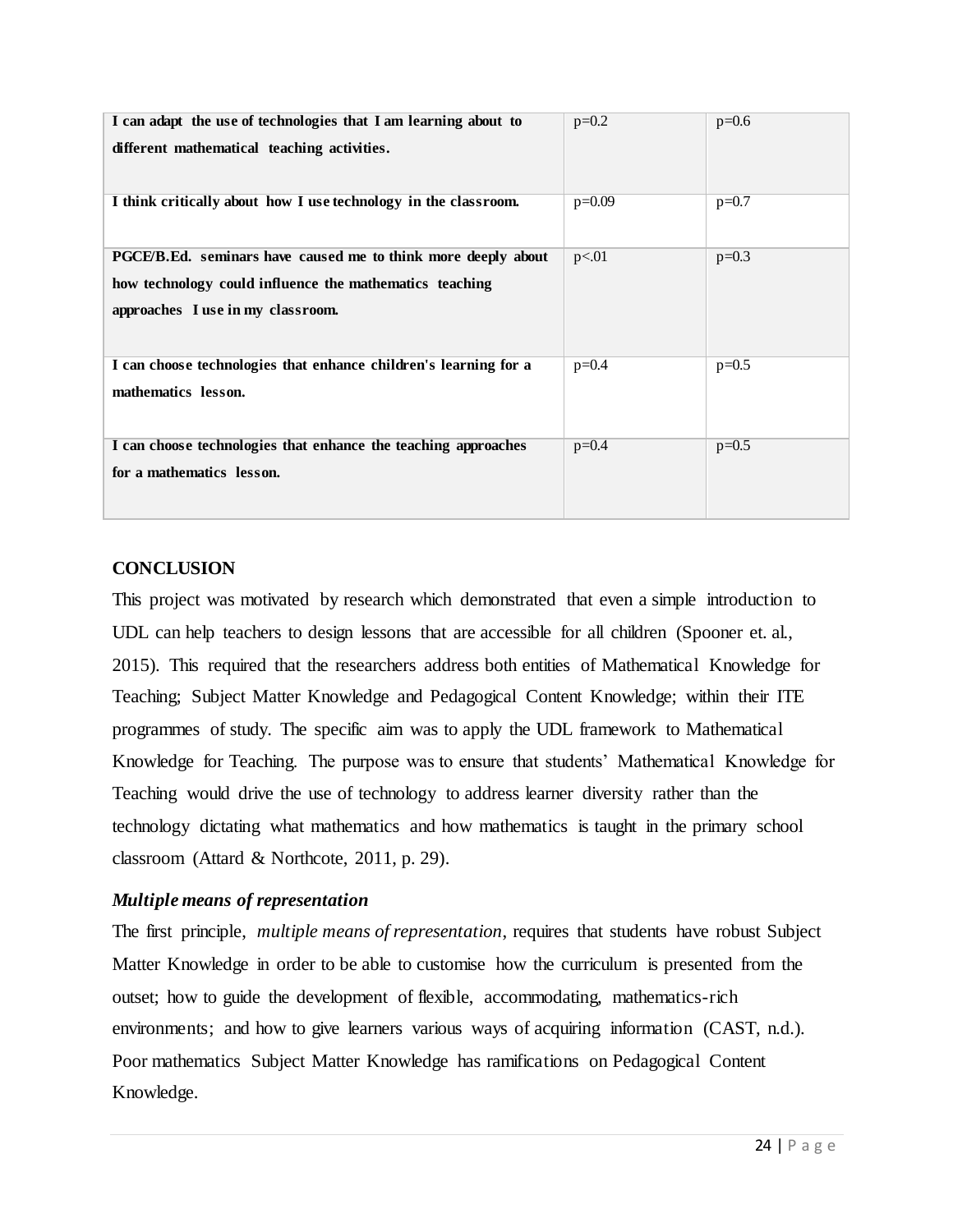By the end of the study, all students in the Republic of Ireland, and all except for two students in Northern Ireland, at least slightly agreed that they had sufficient knowledge of mathematics in general and a deep understanding of the primary school curriculum. Similar results were found for applying mathematics in real world contexts and using a mathematical way of thinking with the exception of two students in Northern Ireland and only one student in the Republic of Ireland. Finally, all students at least slightly agreed that they knew various ways and strategies of developing their own understanding of mathematics. It can therefore be concluded, that at the end of this project, nearly all students reported a high sense of Subject Matter Knowledge and therefore should be in a position to provide *multiple means of representing* mathematics in the primary school classroom.

# <span id="page-25-0"></span>*Multiple means of action and expression*

The second principle of *multiple means of action and expression* requires strong Pedagogical Content Knowledge in order to offer learners options on how to interact and respond; to complement the required expertise of teaching skills and systematic planning of mathematical experiences; and to provide alternatives for assessment to allow learners to demonstrate what they know (CAST, n.d.).

From the outset, the students in the Republic of Ireland had a higher self-reported sense of pedagogical knowledge. By the end of the project, both cohorts of students had improved across all areas with the students in Northern Ireland improving to a greater degree. However, this was primarily due to having a lower initial sense of pedagogical knowledge. There were four areas at the end of the project in which there was still a statistical difference between the cohorts with the students in the Republic of Ireland agreeing or strongly agreeing with the statements on adapting their teaching to suit the learners' level of understanding; assessing learners in multiple ways; using a variety of methodologies; and promoting children's learning.

# <span id="page-25-1"></span>*Multiple means of engagement*

The third principle of *multiple means of engagement* requires that students have a high level of TPACK to be able to provide various scenarios for advancement and excellence; present choice to tap into interests, and to offer appropriate challenges and increase motivation.

Overall, the responses from Northern Ireland were significantly more positive in all areas by the end of the study except for two. These were having the technical skills to use technology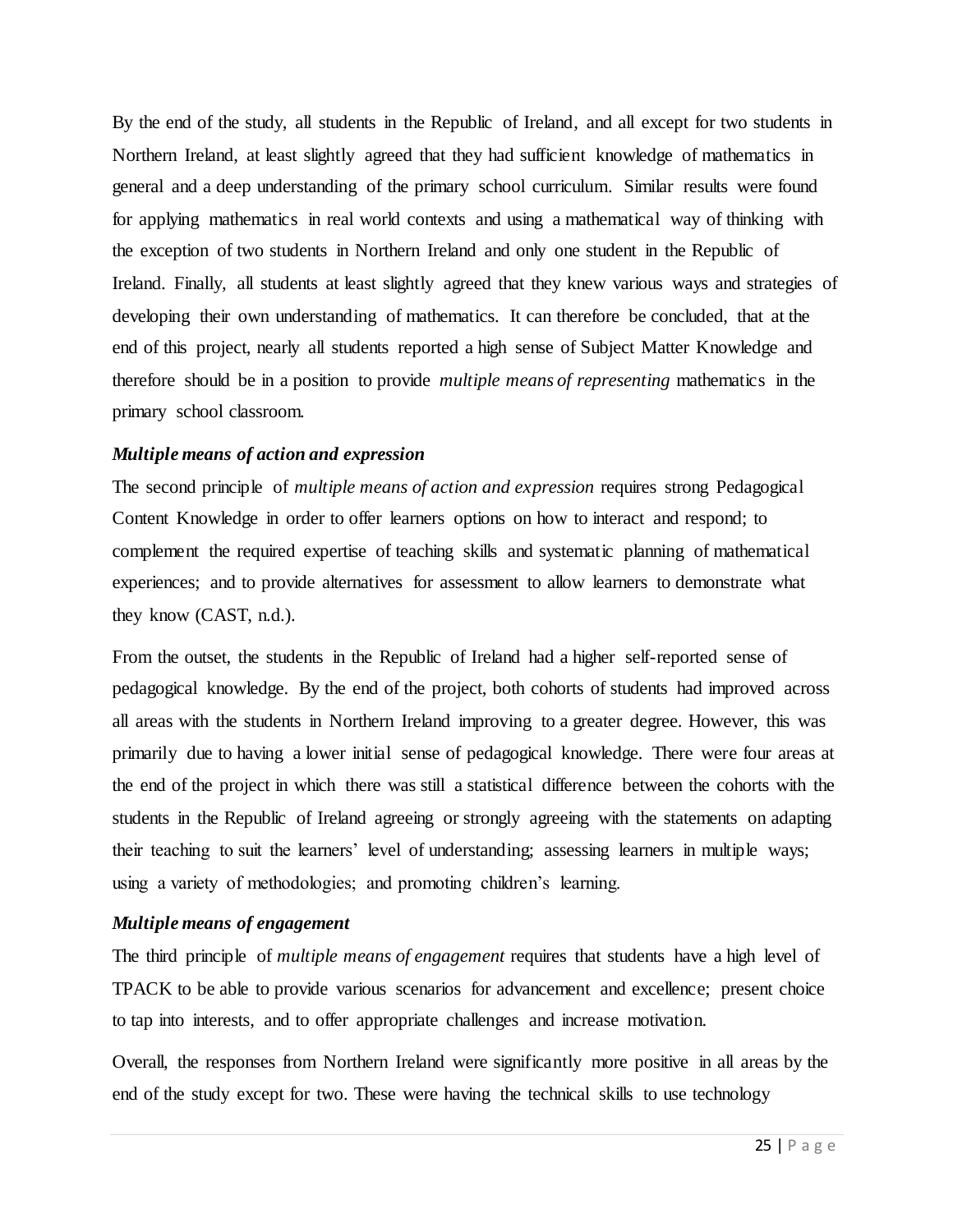appropriately in mathematics teaching and thinking critically about how technology is used in the classroom. Neither of these statements were positively significant as reported by students in the Republic of Ireland either.

In both Northern Ireland and the Republic of Ireland, there were two statements to which both cohorts reported to have made a significant improvement. These were the ability to choose technologies that can enhance children's learning in a mathematics lesson and the ability to choose technologies that can enhance the teaching approaches for a mathematics lesson.

#### <span id="page-26-0"></span>*Summary*

In this study, ITE students in Northern Ireland and the Republic of Ireland were encouraged to consider the use of technology within the UDL framework for teaching, learning and assessment to provide the opportunity for mathematical progression for all learners. "Whereas technology has not always been the panacea of educational practice (Pierce & Ball, 2009), we know that "When good pedagogy drives the incorporation of technology into mathematics teaching and learning, ICTs have immense potential to enhance student experiences with mathematics (Attard & Northcote, 2011, p. 30)." This required that the students develop strong TPACK for teaching mathematics in the primary school classroom as evidenced by this report and highlights the appropriateness of embedding the principles of UDL in ITE programmes of study.

#### *Limitations of the study*

Initially it had been envisaged that we would develop a shared lesson planning template, adapted from the work of Causton-Theoharis, Theoharis and Trezek (2008), to use with the ITE students to guide them in their design of inclusive mathematics lessons using technology. We had further hoped that the lesson plans would be peer-reviewed using the UDL checklist developed by CAST (2011) to audit lesson planning for its responsiveness to diversity (E.g. high achievers, active learners etc.). This collaborative exercise would have greatly enhanced the project but was not possible due to time constraints.

A further limitation maybe that although the students expressed confidence in their mathematical skills, this study did not objectively evaluate them. A further study comparing self-evaluated versus objectively evaluated assessment would also be of value.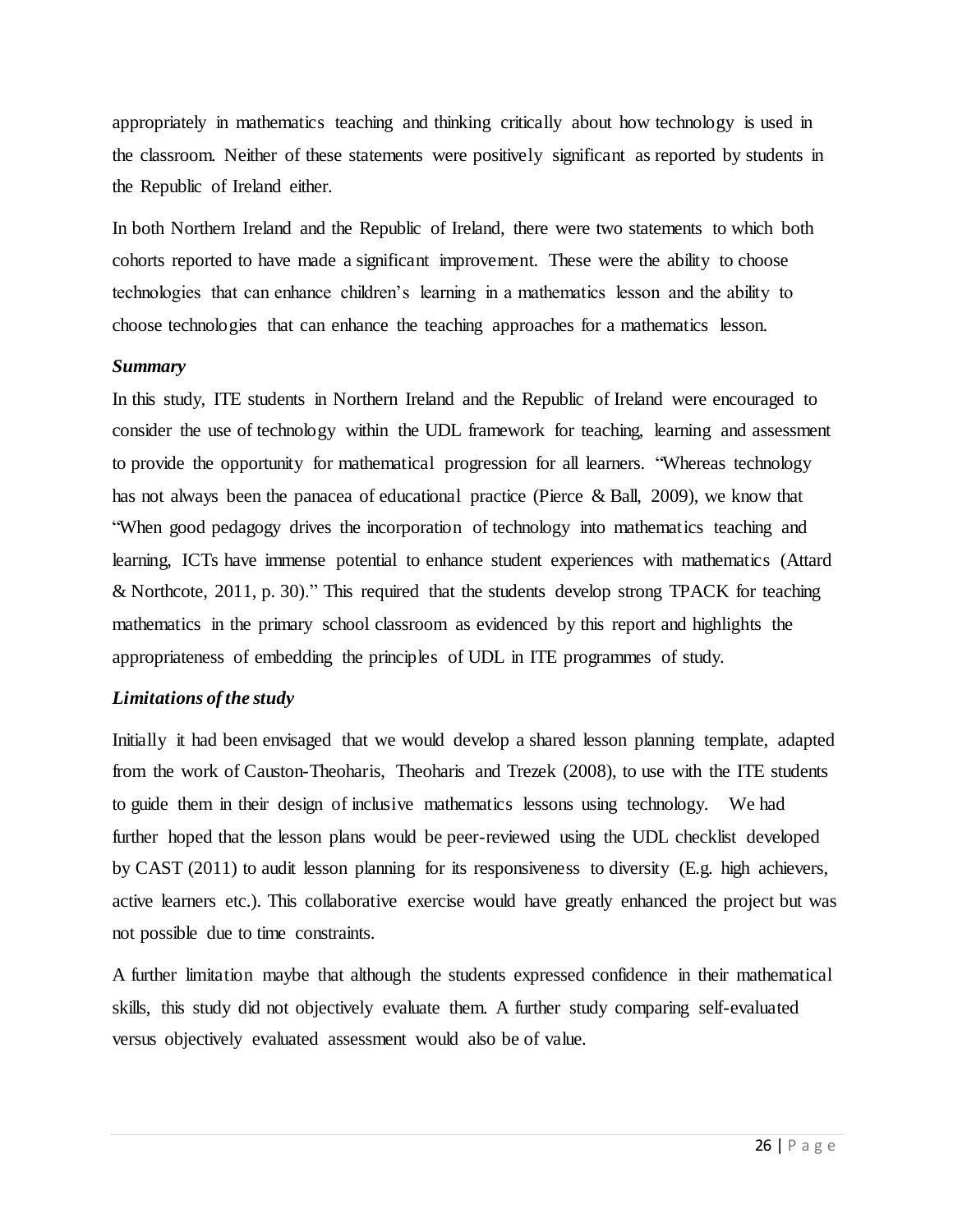# <span id="page-27-0"></span>*Next steps*

There is a need to consider the development of a toolkit for teacher educators to support the process of translating the UDL guidelines into how modules are planned, delivered and assessed in order to model and extend best practice in teaching and learning.

#### <span id="page-27-1"></span>*Dissemination of results*

McGill, S. (2018). *Measuring the impact of using iPads to improve mathematics content knowledge and pedagogical content knowledge among primary PGCE student teachers.* Galway: Mobile Technology in Initial Teacher Education Conference (MiTE).

Harbison, L., & McGill, S. (2017). *A universal design for learning approach to frame the use of technology in primary mathematics education.* Dubrovnik: Association for Teacher Education in Europe (ATEE).

Harbison, L. (2017). *DCU Spotlight on Research*. Accessed at <https://www.youtube.com/watch?v=aE1LyjrwIx8>

# *Acknowledgements*

The authors would like to acknowledge the support of the Standing Conference on Teacher Education, North and South (SCoTENS) for funding this project.

#### <span id="page-27-2"></span>*Editorial correspondence*

DR. LORRAINE HARBISON, Institute of Education, Dublin City University, Ireland.

lorraine.harbison@dcu.ie @lbharbison / @DCU\_IoE

ORCID ID:<https://orcid.org/0000-0002-1945-7241>

SHAUNA McGILL, Ulster University, Coleraine, Northern Ireland

se.mcgill@ulster.ac.uk @semcgill80 / @UlsterEducation

ORCID ID:<https://orcid.org/0000-0002-7748-087X>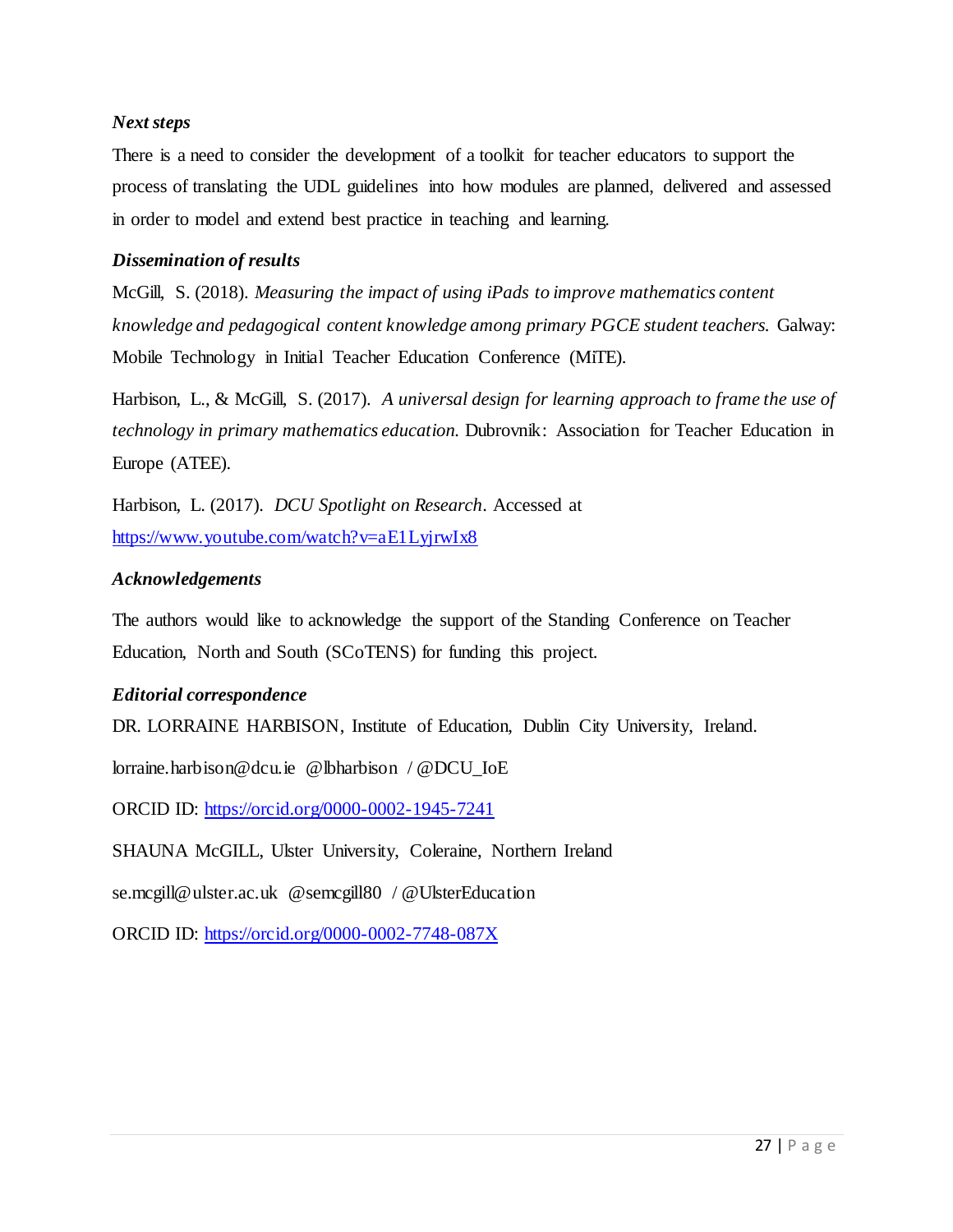#### <span id="page-28-0"></span>**REFERENCES**

British Education Communications Technology Agency (BECTA). (2003). Primary schools: ICT and standards. In M. McAteer (Ed.) (2012). *Improving primary mathematics teaching and learning.* Berkshire: Open University Press, McGraw-Hill Education.

Benton-Borghi, B. (2013). A universally designed for learning (UDL) infused technological pedagogical content knowledge (TPACK) practitioners' model essential for teacher preparation in the 21<sup>st</sup> century. *Journal of Educational Computing Research*, 48(2), 245-265.

British Educational Suppliers Association. (2017, January 23). *Schools highlight urgent need for teacher CPD in EdTech in major BESA report*. Retrieved from

https://www.besa.org.uk/news/schools-highlight-urgent-need-teacher-cpd-edtech-major-besareport/

Burden, K., Hopkins, P., Male, T., Martin, S., & Trala, C. (2012). *iPad Scotland evaluation*. Hull: Faculty of Education, University of Hull.

Center for Applied Special Technology (CAST). (n.d.). The CAST homepage. Retrieved from www.cast.org.

Churchill, D., Fox, B., & King, M. (2012). Study of affordances of iPads and teachers' private theories. *International Journal of Information and Educational Technology. 2*(3), 251-254. In B. Clarke, B. & S. Svanaes, (2014). *Tablets for schools. An updated literature review on the use of tablets in education*. UK: Family, Kids & Youth.

Clark, W. & Luckin, R. (2013). *What the research says; iPads in the classroom.* UK: London Knowledge Lab, University of London.

Clarke, B. & Svanaes, S. (2014). *Tablets for schools. An updated literature review on the use of tablets in education*. UK: Family, Kids & Youth.

Condie, R. & Munro, B. (2007). *The impact of ICT in schools - a landscape review.* Coventry: BECTA.

Courey, S., Tappe, P., Siker, J., & LePage, P. (2012). Improved lesson planning with universal design for learning (UDL). *Teacher Education and Special Education, 36*(1), 7–27.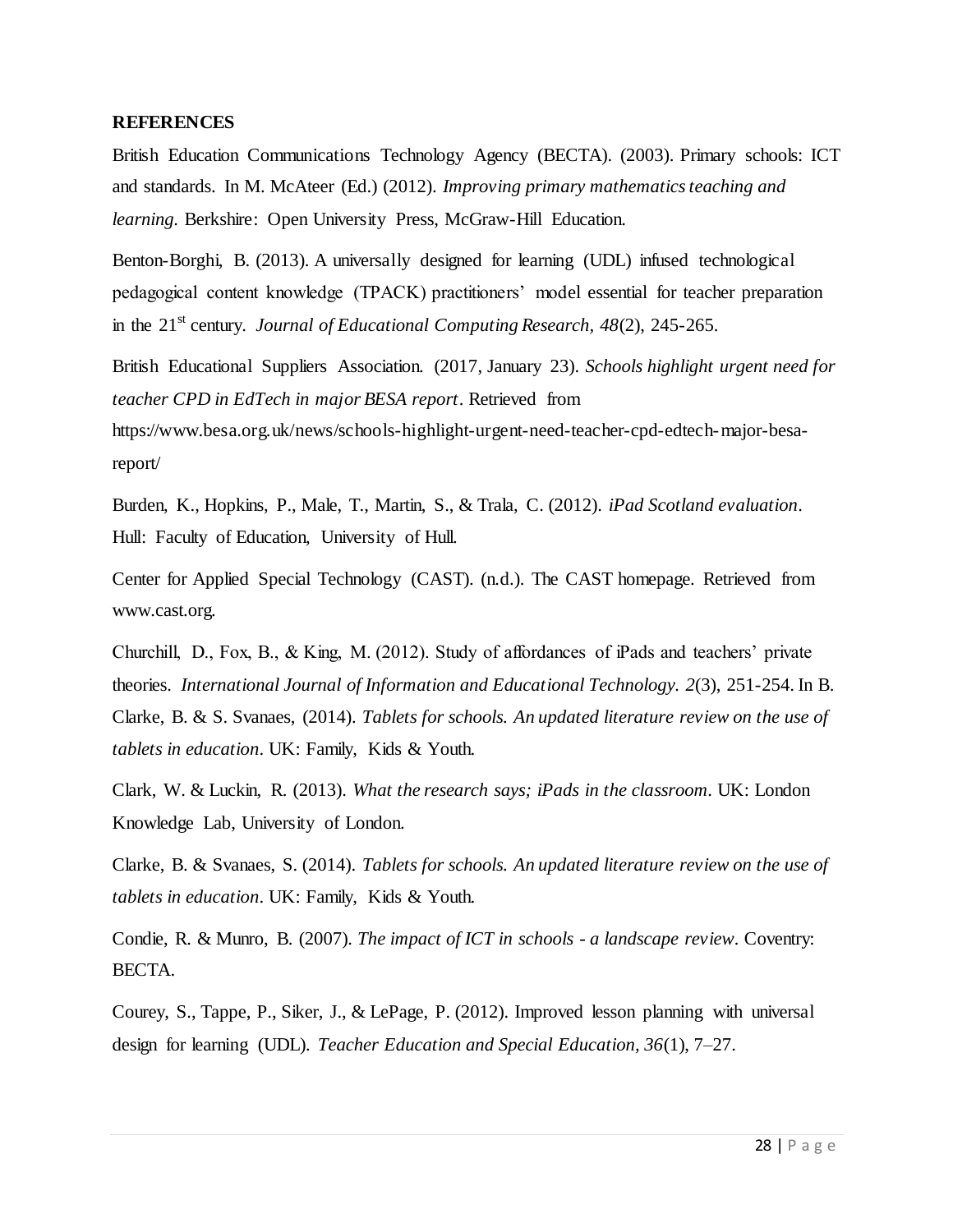Department for Education and Skills. (2011). *Literacy and numeracy for learning and life: The national strategy to improve literacy and numeracy among children and young people 2011- 2020.* Dublin: DES.

Department for Education and Skills. (2015). *Digital strategy for schools 2015-2020. Enhancing teaching, learning and assessment.* Dublin: DES.

Earle, R. (2002). The integration of instructional technology into public education: Promises and challenges. *Educational Technology, 42*(1), 5-13.

English, R. (2006). *Maths and ICT in the primary school: A creative approach.* London: David Fulton Publishers Ltd.

Gardner, J. (2000). *The Disciplined Mind: Beyond Facts and Standardized Tests, the K-12 Education that Every Child Deserves*. Middlesex: Penguin Books.

Koehler, M. & Mishra, P. (2009). What is technological pedagogical content knowledge? *Contemporary Issues in Technology and Teacher Education, 9*(1), 60-70.

Hill, H. et al. (2008) *Mathematical knowledge for Teaching and the Mathematical Quality of instruction: An exploratory Study*, Cognition and Instruction, 26(4), 430-511. Routledge.

Horwitz, P. & Tinker, R. (2005). Universal design with technology. *The Concord Consortium, 9*(1), 1&4.

Lyons, C. (2006). *Exploring the relationship between ICT and literacy, numeracy and preferred learning styles.* (Unpublished MSc Education and ICT dissertation). University of Ulster, Londonderry.

Mishra, P. & Koehler, M. (2006). Technological pedagogical content knowledge: A framework for teacher knowledge. *Teachers College Record, 108*(6), 1017-1054.

Monaghan, J. (2004). Teachers' activities in technology-based mathematics lessons. *International Journal of Computers for Mathematical Learning*, *9*(3), 327-357.

Niess, M. L., Ronau, R. N., Shafer, K. G., Driskell, S. O., Harper S. R., Johnston, C., Browning, C., Özgün-Koca, S. A., & Kersaint, G. (2009). Mathematics teacher TPACK standards and development model. *Contemporary Issues in Technology and Teacher Education, 9*(1), 4-24.